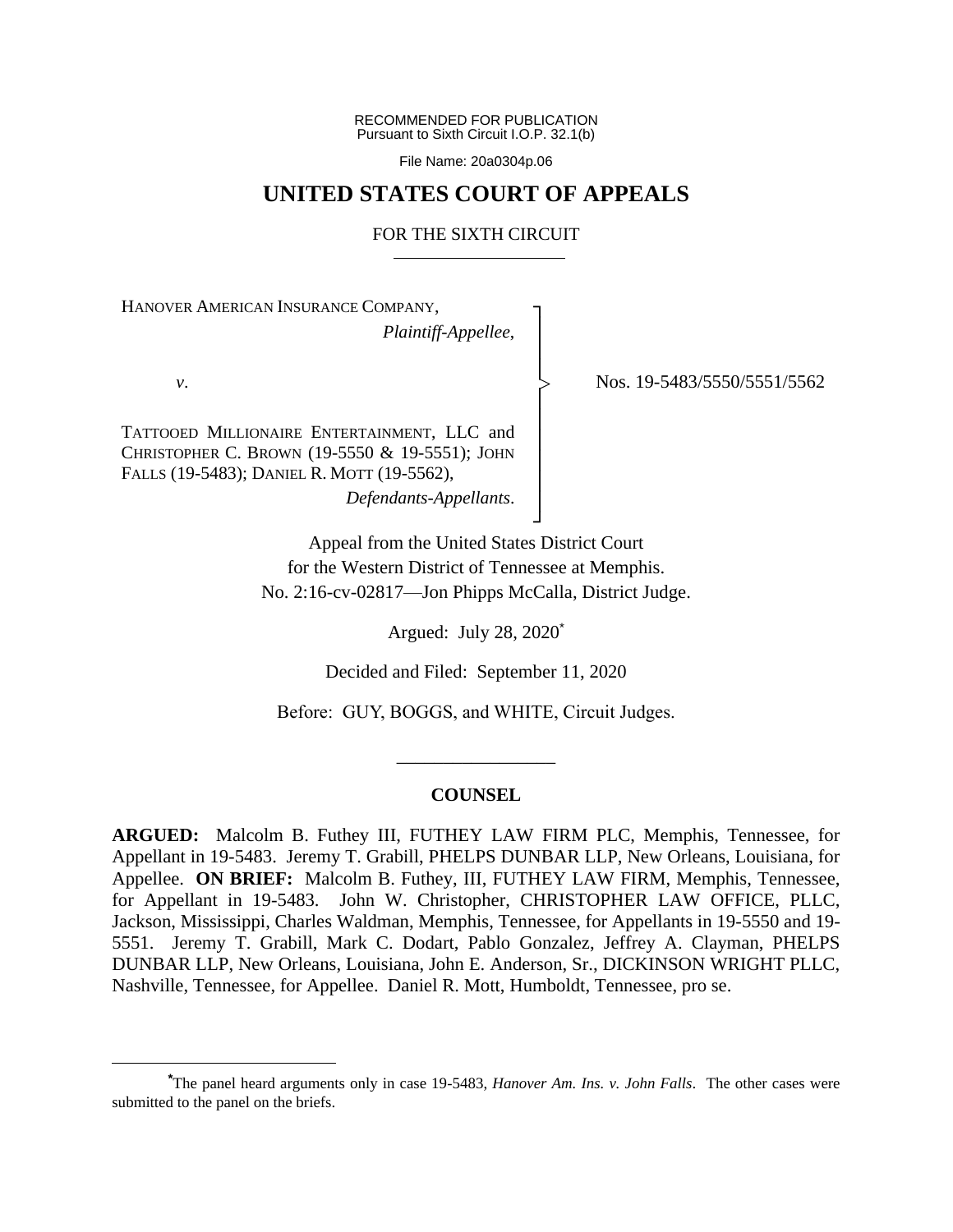# **OPINION** \_\_\_\_\_\_\_\_\_\_\_\_\_\_\_\_\_

\_\_\_\_\_\_\_\_\_\_\_\_\_\_\_\_\_

BOGGS, Circuit Judge. The House of Blues music studio in Memphis suffered a burglary and arson in November 2015. Chris Brown owned the House of Blues through Tattooed Millionaire Enterprises (TME). He and two tenants, John Falls and Daniel Mott, submitted insurance claims for the loss. But Brown submitted fraudulent documents in connection with this claim. That led to an insurance-fraud lawsuit and, eventually, this trio of appeals.

Two of the appeals are straightforward to resolve. Brown was found liable by a jury after admitting on the stand that he had forged documents submitted in his insurance claim. He now makes three weak arguments about the judge's management of the trial and the admission of evidence. Mott lodges a two-line pro se brief that raises no issues on which relief can be granted. In each of these cases, we affirm the court below.

Falls's case is different. Falls prevailed before the jury, only to have the judge set aside the verdict and direct a judgment for the insurance company under Federal Rule of Civil Procedure 50(b). Rule 50 is structured in two parts: (a) provides for the making of a motion for judgment as a matter of law at trial, and (b) provides for "Renewing the [50(a)] Motion after Trial." But Hanover had failed to make a motion at trial for a directed verdict as to Falls under Federal Rule of Civil Procedure 50(a). Somewhat surprisingly, we have not expressly decided whether a party can make a Rule 50(b) motion if it has not previously made a Rule 50(a) motion. For the reasons discussed below, we now hold that this is impermissible. Therefore, Hanover forfeited its ability to "renew" a motion for a directed verdict after trial under Rule 50(b). We thus reverse the district court and remand with orders to reinstate the jury verdict as to Falls.

#### **FACTUAL AND PROCEDURAL HISTORY**

In November 2014, Christopher C. Brown bought the historic House of Blues studio in Memphis through his newly formed production company, Tattooed Millionaire Entertainment,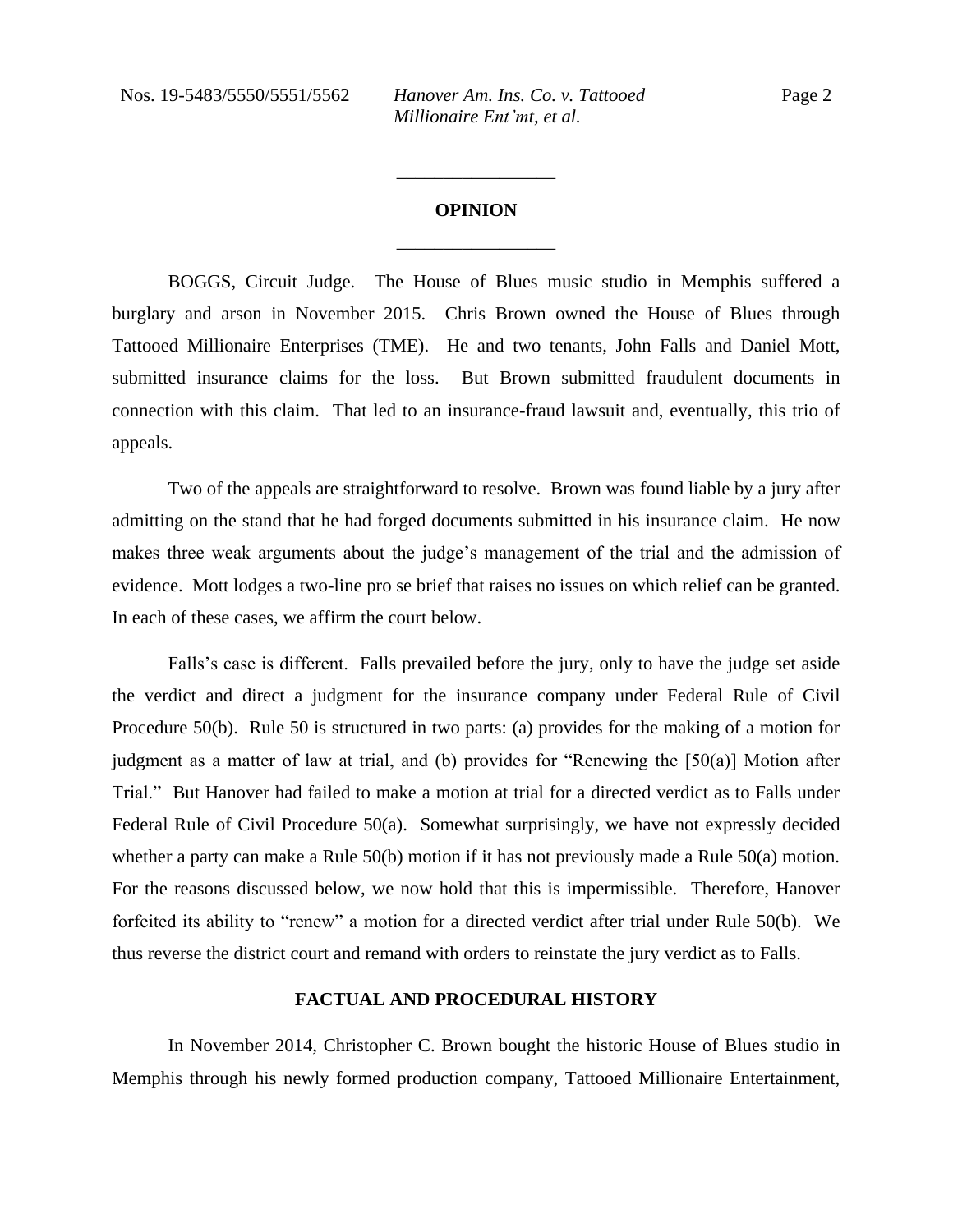LLC (TME). The House of Blues had been built for a band, the Bar-Kays, by the same architect who designed the Abbey Road studio of Beatles fame. Brown was a rock musician and music producer. Around the same time that he purchased the studio, Brown founded not only TME but also a new record label, Tattooed Millionaire Records (TMR).**<sup>1</sup>** After acquiring the studio building, Brown secured a policy in the name of TME with Hanover American that insured the studio premises for \$4.65 million, Brown's Business Personal Property (BPP) (i.e., instruments and studio equipment**<sup>2</sup>** ) for \$5.5 million, and lost business income (BI) for \$600,000.

House of Blues has three studios within the building: Studio A, Studio B, and Studio C. Brown operated Studio A himself, and leased Studio B to John Falls. Falls had spent 2000–2011 as the lead singer of Egypt Central, a successful rock band. During that period, Egypt Central had had five singles on Billboard Top 20 charts, averaged 250 shows per year, and licensed its music extensively to movies and video games. Falls estimated that the group's average yearly gross, as a band, was \$3 million, with a peak year of \$4 million. After 2011, Falls moved to Florida. In 2014, he returned to Memphis. Chris Brown had reached out to him about launching a record label (TMR) around a promising new band that Brown had found. Falls described his relationship with Brown prior to this point as "not buddies" and "cordial rivals." But in working together to produce the band's music, Falls and Brown felt they had struck up a "spectacular" working relationship.

Therefore, Falls bought into TMR (but not TME) for \$1 million, to be financed through earnings over time. As a basis for his own music production career, meanwhile, Falls arranged to lease Studio B at House of Blues for \$500/month and the equipment in it for \$1,000/month for two years each, renewable indefinitely at Falls's option. Falls would later testify that he had asked Brown where the former had obtained his insurance, then gone to the same agent to acquire insurance for himself. The policy he obtained, also from Hanover, had a limit of

<sup>&</sup>lt;sup>1</sup>In the recording industry, the production company creates the recorded product (whether it be a physical record or, these days, a digital record), while the record label distributes and markets that product. TME is a production company, while TMR is a record label. TME is wholly owned by (and, after the jury verdict, legally indistinguishable from) Chris Brown. John Falls had a one-third interest in TMR.

**<sup>2</sup>**Collectively referred to throughout the transcript as "gear."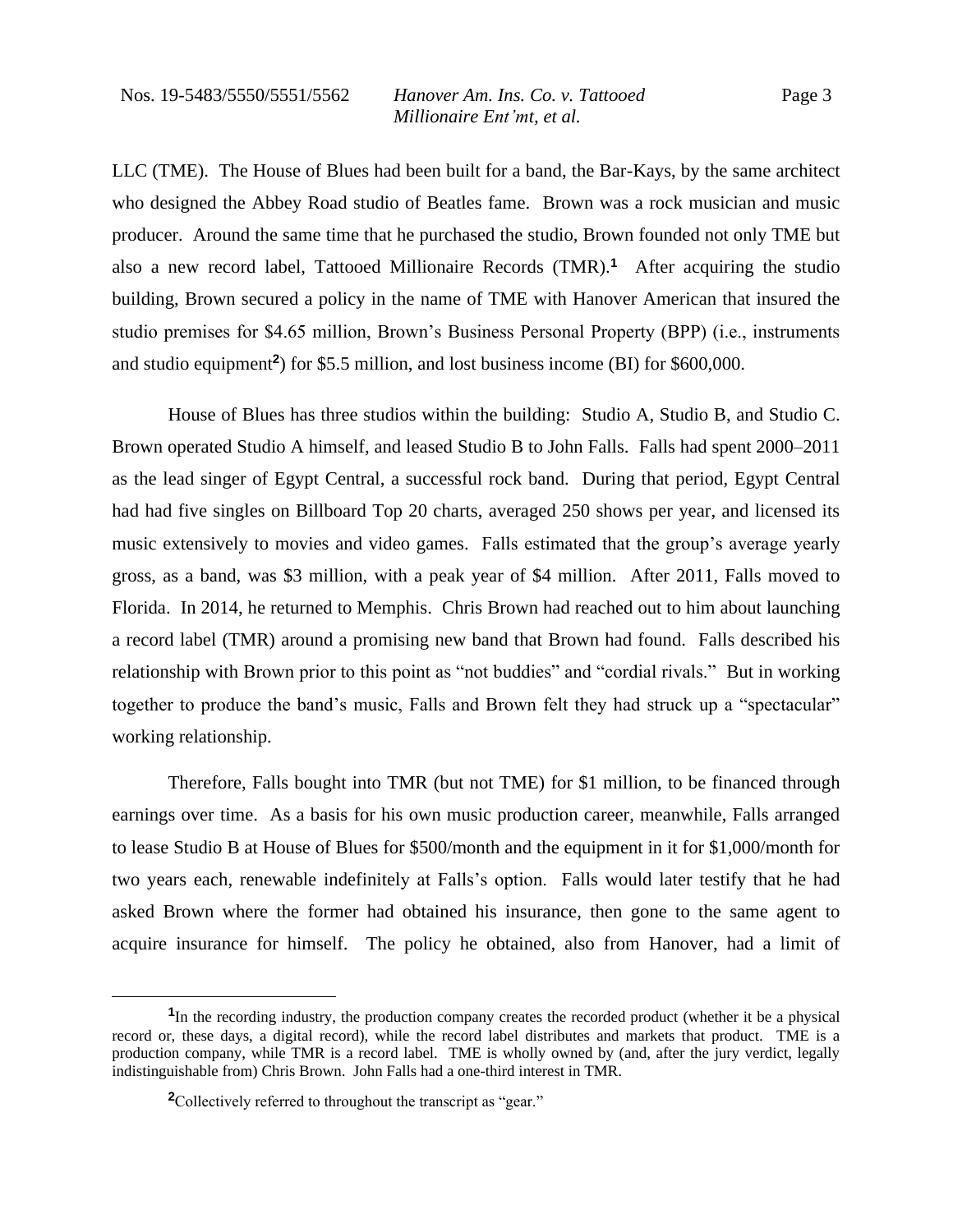\$2.5 million for the gear in Brown's studio (BPP) and \$500,000 for BI. During Brown's management of Studio B, nationally and locally prominent artists recorded there.

The policy also provided commercial general liability (CGL) coverage with a limit of \$2,000,000. Falls was the sole named insured under the policy, but an endorsement provided that TME was an additional insured. That endorsement stated that it "modifies insurance provided under the following: COMMERCIAL GENERAL LIABILITY COVERAGE PART," and also stated that the endorsement amended "Section II – Who is an Insured" "to include as an additional insured [TME], but only with respect to liability for 'bodily injury', 'property damage' or 'personal and advertising injury' caused . . . by your acts or omissions or the actions or omissions of those acting on your behalf" "in the performance of your ongoing operations" or "in connection with your premises owned by or rented to you."

In a section entitled "Commercial Property Conditions," the policy provides:

This Coverage Part is void in any case of fraud by you as it relates to this Coverage Part at any time. It is also void if you or any other insured, at any time, intentionally conceal or misrepresent a material fact concerning:

- 1. This Coverage Part;
- 2. The Covered Property;
- 3. Your interest in the Covered Property; or
- 4. A claim under this Coverage Part.

Brown leased House of Blues's Studio C to Daniel Mott. Mott had met Brown when Mott was a boy and Brown was a performing musician. By his own account, Mott was a "merch girl" [sic] (a low-level merchandise salesman) and lighting technician before Brown inexplicably set him up in Studio C as a producer. He would later admit on the stand to never having "earned a dollar producing music before 2015." Mott also obtained insurance from Hanover, for the same amount as Falls had.

On November 5, 2015, when Brown was out of town with his family on vacation in Arkansas, persons unknown broke into the studio, committed arson using gasoline, and vandalized and burgled it. This resulted in just over \$2 million in damage to the building itself. When Hanover began investigating, it was under the impression that only a mild amount of theft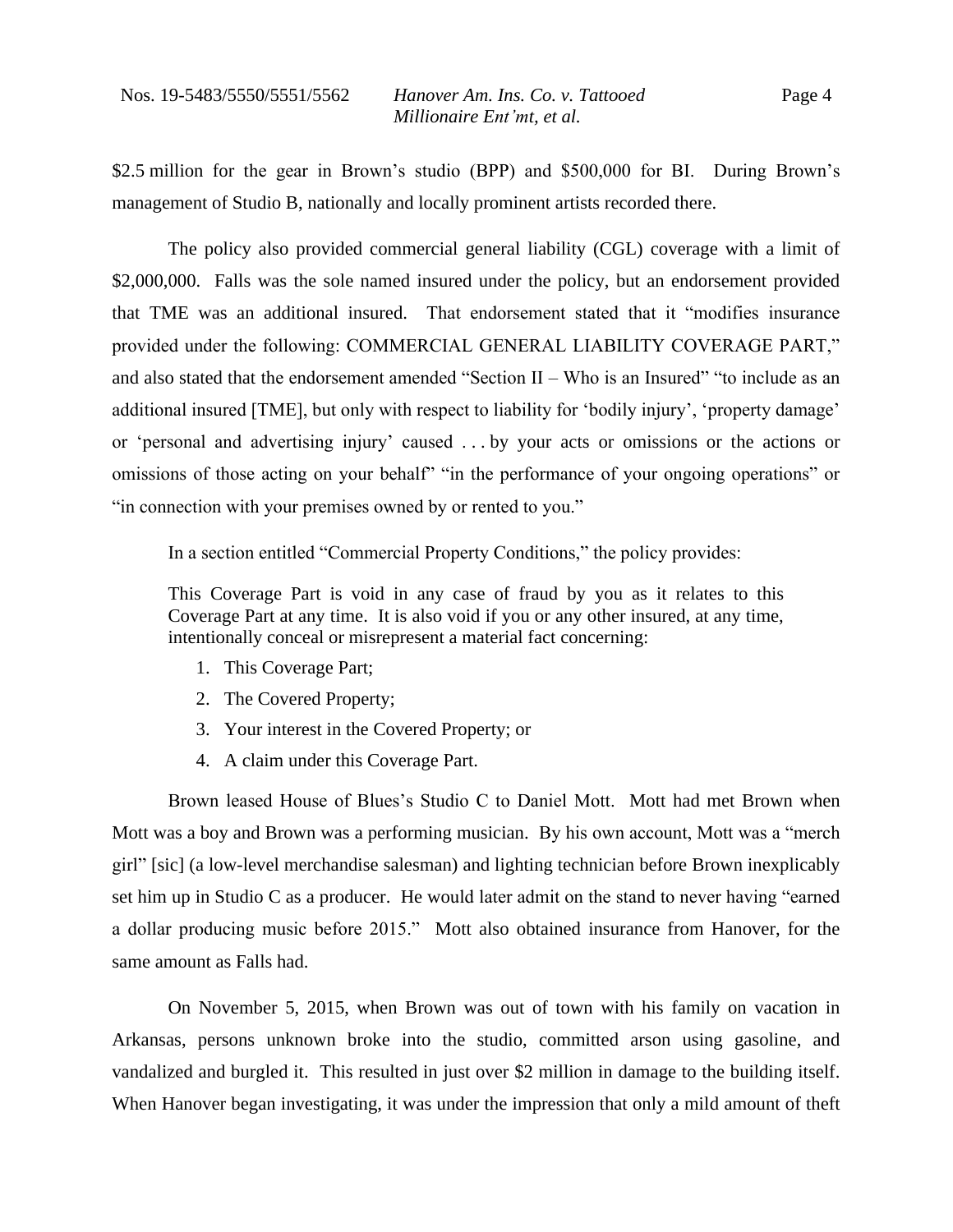had accompanied the arson, but when the claims were filed, it became clear that the theft had greatly exceeded the arson. The combined BPP claims eventually reached \$10.5 million. It is unclear whether the thefts occurred at the time of the fire and were initially underestimated or whether there was a significant second round of theft after the fire, during times when the building was imperfectly guarded.**<sup>3</sup>** Brown/TME, Mott, and Falls hired a public adjustor, Goodman-Gable-Gould, who compiled their claims into one document that was then submitted to Hanover. This document, later labeled Exhibit 32, contained lists of the gear in each studio claimed as either damaged or lost, as well as receipts for the original purchase of the gear, provided by Brown. Each defendant signed a (separate) sworn proof of loss. Each submitted claims up to the policy limits, and Hanover made an initial advance payment of \$2.7 million in total: \$2,208,898.49 to Brown/TME and \$250,000 each to Mott and Falls.

When Hanover began to investigate the claims, however, it discovered that all of the receipts that Brown had submitted, and which formed part of the combined packet submitted on behalf of all three claims, were fake. Hanover also discovered that this was not the first time Brown had been the unfortunate victim of an arson leading to an insurance claim for lost musical equipment: in fact, in just the previous calendar year, he had suffered a remarkably similar loss to arson (which he had not had to report on his insurance application only because the policy for House of Blues was in the name of TME), and the latest loss was the third suspicious loss in four years. Hanover filed suit seeking recovery of the funds it had advanced and a declaratory judgment that it did not owe any of the three the balance of their claims. Brown, TME, Mott, and Falls counter-sued.

The dispute was tried in the Western District of Tennessee, in a diversity action under Tennessee law, over five days in November 2018. At trial, Brown, Mott, and Falls each testified, and each presented very different personae and stories to the jury. Brown unabashedly admitted on the stand that he had faked the receipts. The forgery was on a grand scale: Using a combination of internet "novelty" receipt generators and old-fashioned do-it-yourself forgery,

**<sup>3</sup>**Hanover suggested intermittently at trial that Brown had been running a scam from the beginning as regards the amount and value of equipment in the building. But the jury found all three defendants not liable for insurance fraud in their *applications* (as opposed to their claims). Therefore, we take as truthful the value of the inventory existing in House of Blues at the time the policies were written.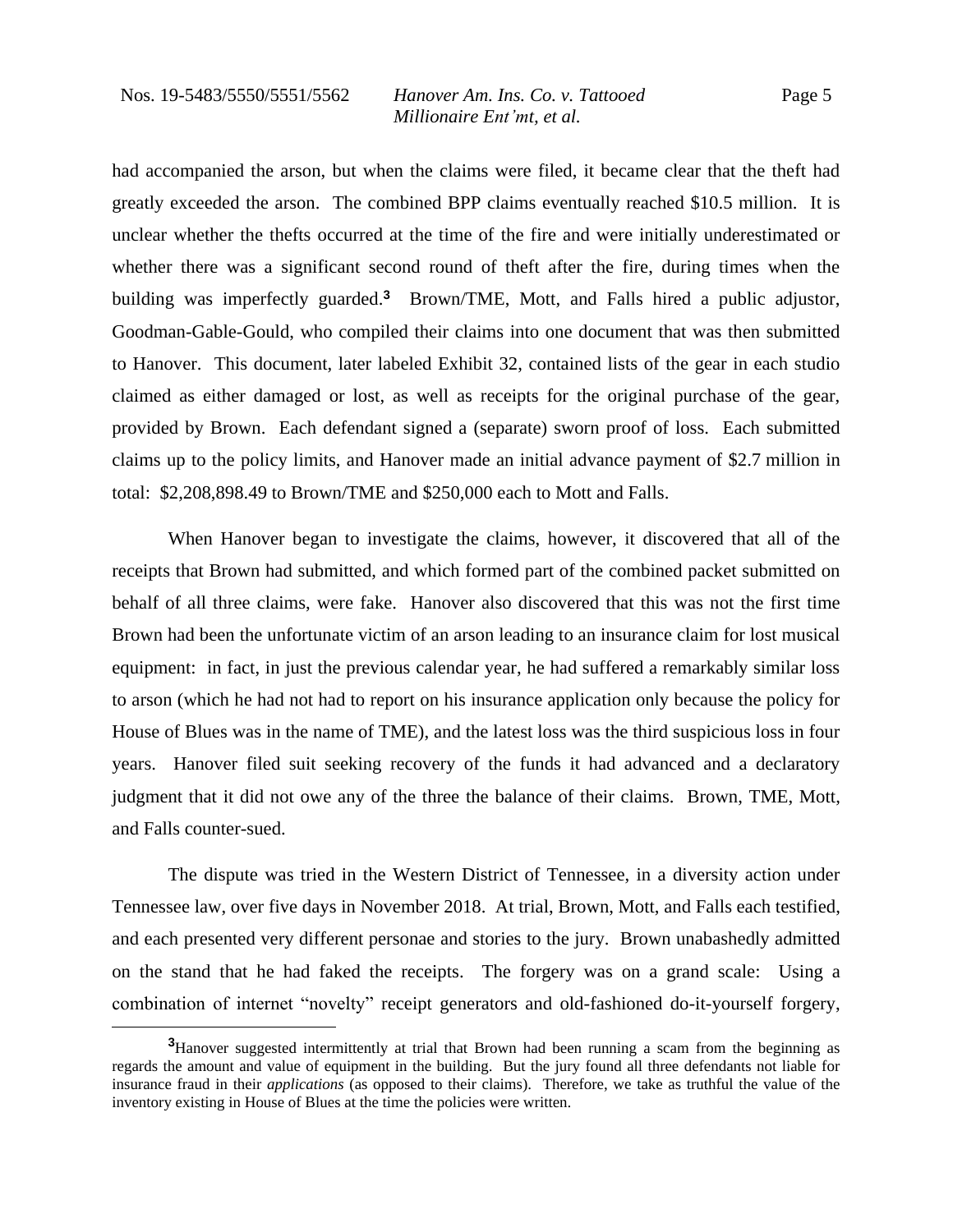Page 6

Brown faked invoices, credit card receipts, and bank statements, for six- and seven-figure expenditures. Brown suggested then and now that he did all this because, with his computer stolen, he was unable to produce the originals and had been told he would not receive insurance payments to which he felt otherwise entitled. But in Brown's account, he had originally purchased the equipment from a "Michael Sargenti" who delivered it in unmarked box trucks for lump sums of cash—i.e., the receipts were not just recreations of lost originals, but forged representations of transactions that had never occurred. Moreover, the amount Brown supposedly paid Sargenti was far less than the amount he claimed on the receipts.

While Brown at trial seemed an accomplished musician and knowledgeable about running a studio, he also came across as deeply untrustworthy even beyond the admitted forgery. The judge in one instance caught him lying on the stand, and testimony from another witness exposed a series of lies related to rental of a replacement studio. He also admitted to using the insurance proceeds to partially pay for a \$1.2 million dollar home and to fund his band's tour and recordings.

Mott tied himself closely to Brown, agreeing they were "close friends" and that he was "part of Mr. Brown's inner circle." He said that he had seen one of the forged receipts and had helped offload some of the gear from mysterious box trucks. At the same time, he provided no satisfactory answer as to why Brown had suddenly promoted him to run a studio. He was caught in at least a misstatement on the stand. He admitted to having not spent certain sums he had submitted under the "extra expenses" provision of the insurance claim, said that forging receipts would be justifiable if it was the only way to substantiate an insurance claim, and stated that he had given a hundred thousand dollars of his advance from Hanover to Brown.

Falls came across quite differently. For one thing, he exhibited a professional background and detailed grasp of the production business that indicated both that there were legitimate reasons for him to have control of Studio B and that he had in fact been hard and productively at work there until the fire. He also distanced himself significantly from Brown, testifying that he was not "close friends" or "part of [Brown's] inner circle." Like the other two defendants, he lacked documentation to back many of his transactions, but unlike them he was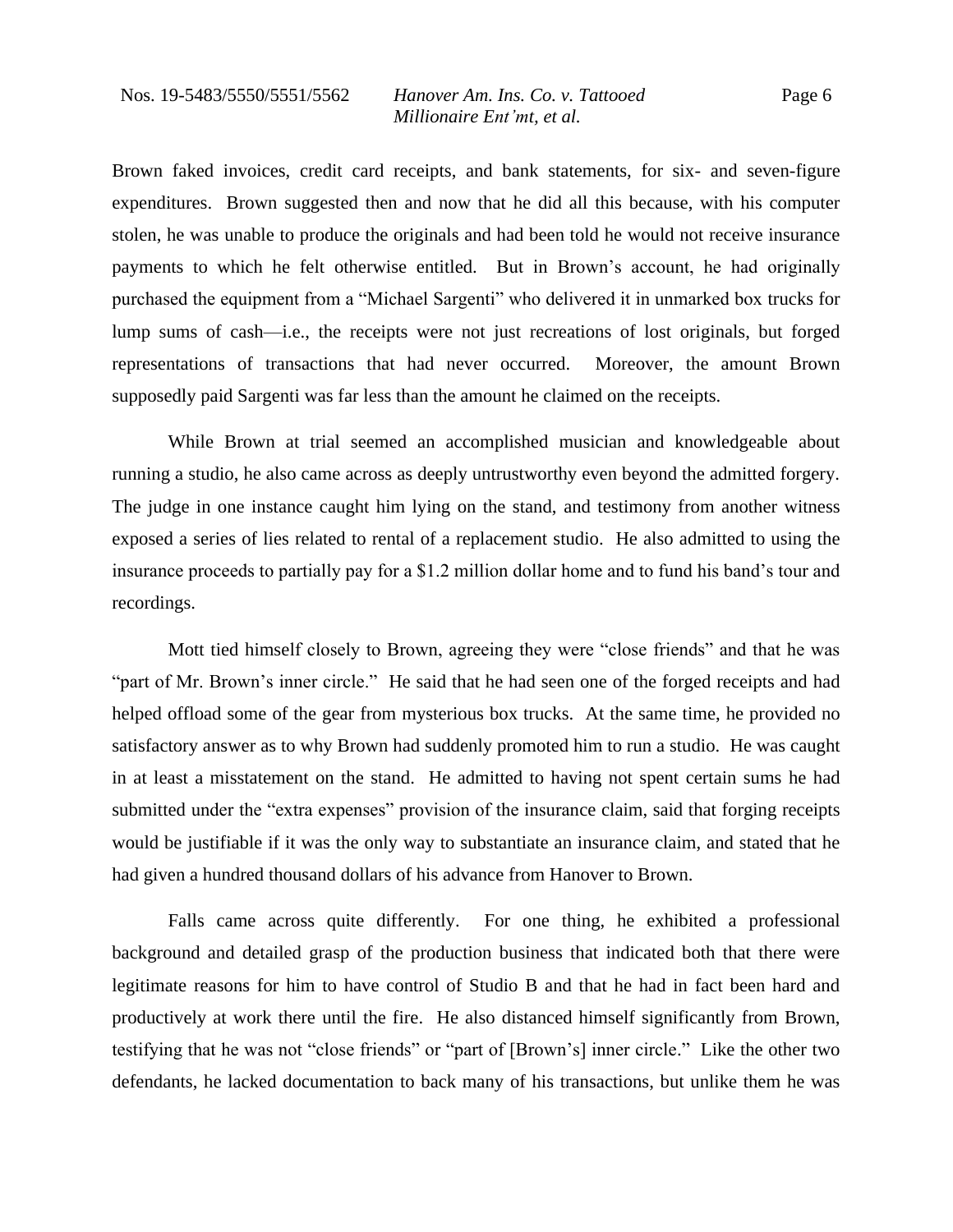convincing and detailed in describing the running of his cash-based business. In short, he presented himself as far more credible as a professional than Mott, and far more credible as a witness than Brown. Falls's testimony was also in part corroborated by the testimony of Ronnie Joe Bean, an independent appraiser from Nashville who had assisted in preparing valuations for the insurance claim. Bean also testified generally to the high professional quality of the studio, which he had visited before the fire.

Falls told the jury that he had reviewed the parts of the claim that had been submitted that pertained to him, and that they were an accurate representation of the equipment lost and damaged from Studio B. On the other hand, he stated that he had not been involved in the initial purchase of the gear in that studio, nor had he reviewed the receipts nor known of Brown's forgeries until Hanover filed suit. Falls's counsel elicited testimony from Brown that Brown had never told Falls about forging the receipts, and that Falls had no reason to suspect they were forged. Falls's counsel also elicited from Brown an extensive description of the gear in Falls's Studio B, corroborated in part by photographs and other witnesses.

When the case was submitted to the jury, the verdict form had 19 questions divided into three categories: claims between Hanover and TME or Brown, claims between Hanover and Mott, and claims between Hanover and Falls. The jury found that Brown and TME were indistinguishable and that liability for the LLC's actions could be imposed on Brown personally. It found that Brown and Mott had each "ma[d]e a material misrepresentation of the loss to Hanover American Insurance Company with intent to deceive" and had "committed an unlawful insurance act . . . in making a claim for payment . . . ."**<sup>4</sup>** It found Brown/TME liable to Hanover for \$2,208,898.49, and Mott liable for \$250,000—i.e., the return of all money advanced to each. Naturally, the jury then found Hanover not liable to Brown/TME or Mott for breach of insurance contract.

As to Falls, the result was different. The jury found Falls not liable for material misrepresentation with intent to deceive on the loss claim and not liable for unlawful insurance

**<sup>4</sup>**The jury found all three defendants not liable for fraud as to the *application* for insurance, meaning that Brown/TME's and Mott's fraud and unlawful act pertained to the insurance claim filed after the fire.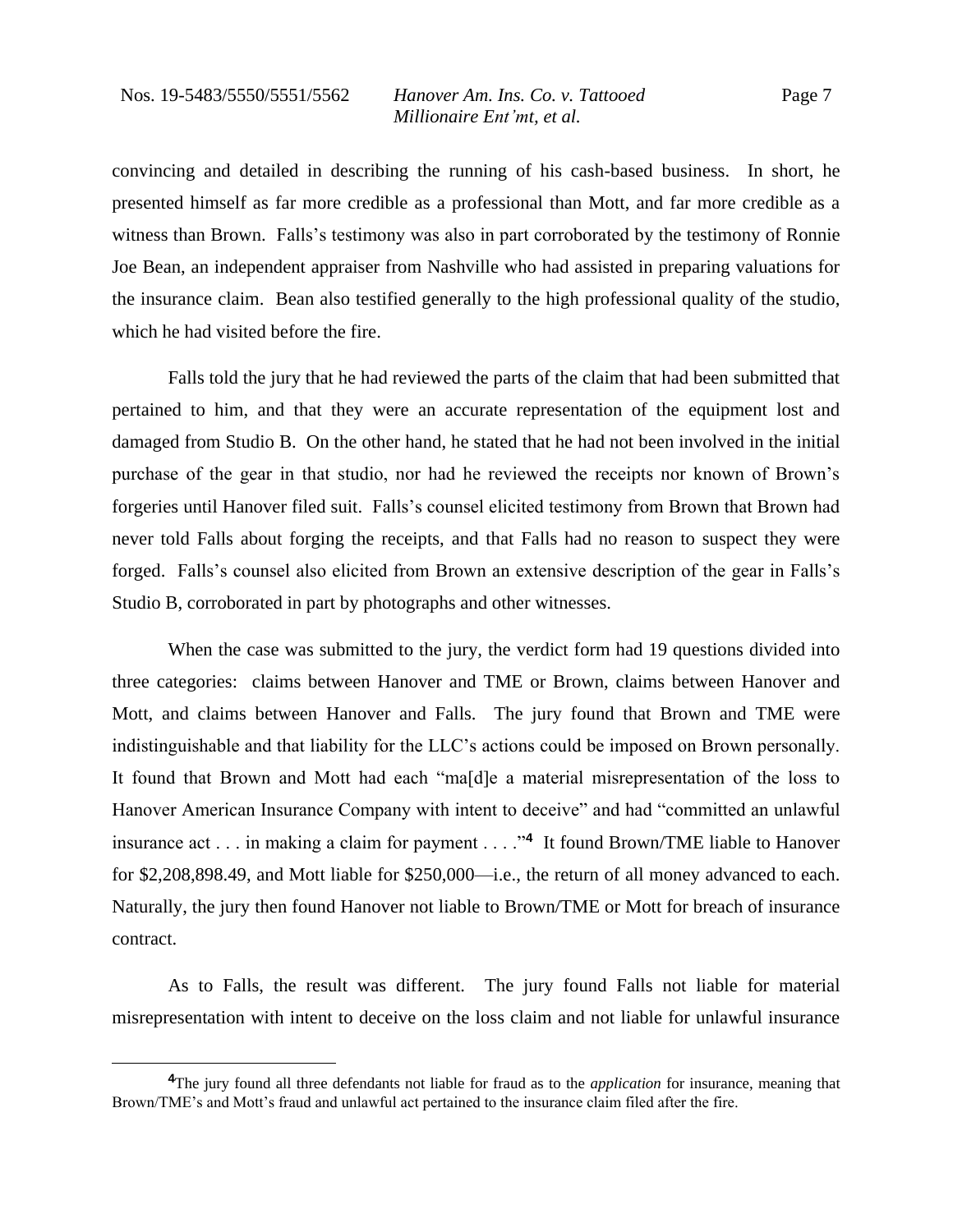acts. Instead, it found that Hanover had materially breached its contract with Falls, who was entitled to recover \$2,500,000 in Business Personal Property insurance and \$250,000 in Business Income insurance. These figures represented the limits of his policies, when taking into account the \$250,000 already advanced to Falls for BI insurance.

Following the jury verdict, Hanover filed a motion under Federal Rule of Civil Procedure 50(b) for "Renewed Judgment as a Matter of Law . . . as to John Falls." Hanover argued in part that the verdict should be overturned because TME was an additional insured under Falls's CGL coverage, and that Brown/TME's fraud voided Falls's property coverage given the language in the fraud provision stating that property coverage is voided if "you or any other insured" conceals or misrepresents a material fact in pursuing a property claim. Falls argued in response that Hanover had forfeited the argument by failing to make a Rule 50(a) motion as to Falls, and that TME's status as an additional insured applies only to the CGL coverage and therefore does not apply to the property-coverage provisions. The district court noted the forfeiture argument but did not address it specifically, held that Brown/TME's fraud voided Falls's property coverage under the plain language of the fraud provision, and granted Hanover's motion.**<sup>5</sup>** Due to this ruling, Falls took nothing and instead owes Hanover \$250,000 in repayment for the advance he received prior to trial.

Brown/TME, Mott, and Falls all appeal separately, as cases No. 19-5550/-5551, 19-5562, and 19-5483, respectively. Hanover moved to dismiss the appeal for lack of appellate jurisdiction. A screening panel, however, found that, in light of the voluminous record, it was

**<sup>5</sup>** In this motion, Hanover also moved in the alternative for a new trial under Fed. R. Civ. P. 59(a). The district court took note of this argument but ruled only on the Rule 50(b) motion on the merits. Hanover mentions the Rule 59 argument before us once, in two sentences of a footnote, citing authority showing that we *might* be able to reach this issue, notwithstanding the lack of a ruling from the court below. *Szekeres v. CSX Transp., Inc.*, 731 F.3d 592, 604 (6th Cir. 2013) ("This court . . . can rule on a Rule 59(a) motion for a new trial if a district court fails to consider such a motion after ruling on a motion for judgment as a matter of law.") It is questionable, though, whether the court actually failed to consider it: because the district court analyzed the issue, though it did not rule on it, the better interpretation is that it implicitly denied the Rule 59 motion. *See Kusens v. Pascal Co.*, 448 F.3d 349, 360 (6th Cir. 2006).

Either way, while Hanover perhaps shows that we *can* reach the issue, it makes no argument at all as to whether or why we *should*. It advances no argument based on the standards for granting a new trial. Therefore, Hanover has forfeited its Rule 59 argument. *See United States v. Johnson*, 440 F.3d 832, 846 (6th Cir. 2006) (party deemed to have waived issue where it only makes a "perfunctory mention" of it in a footnote of its brief).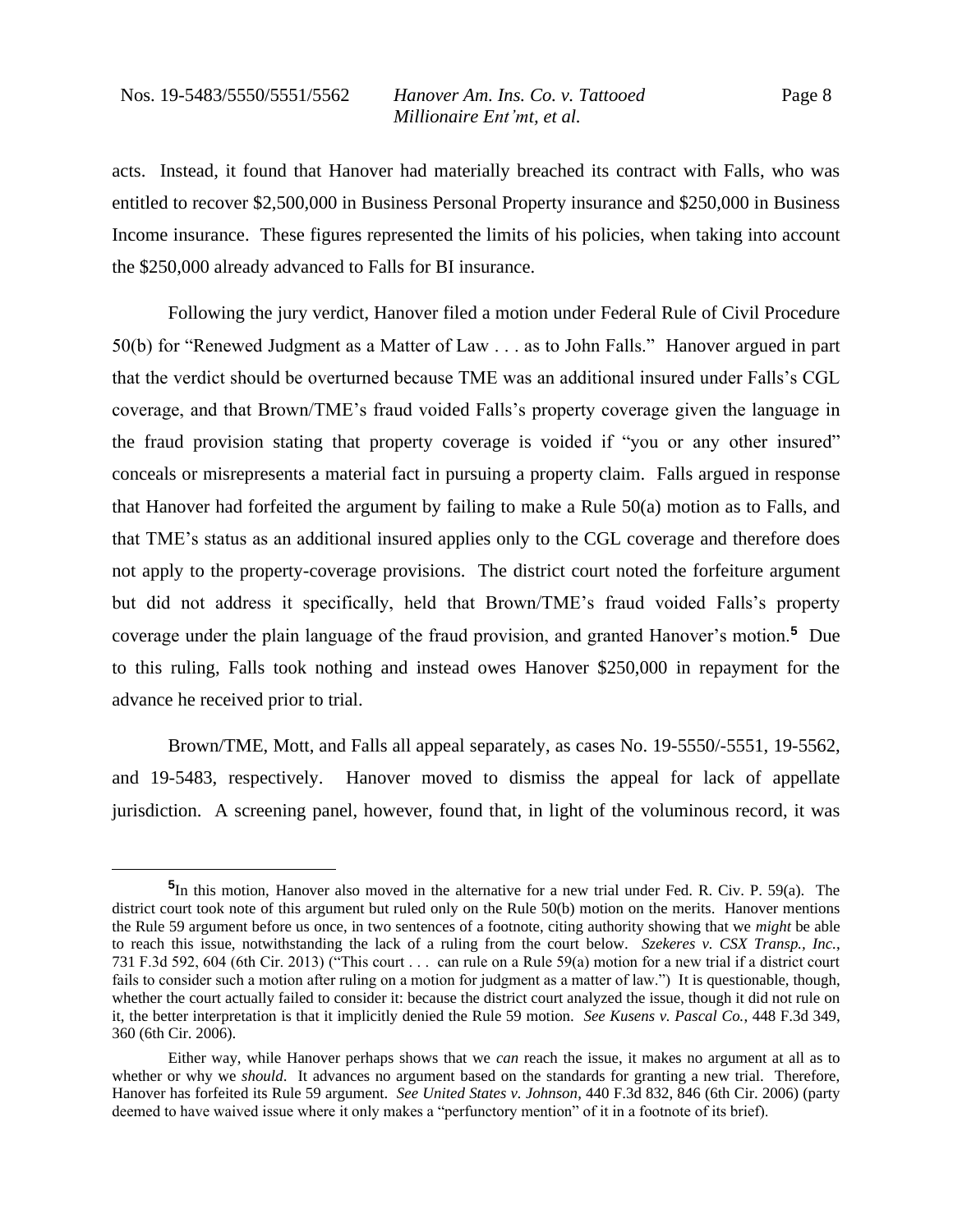Page 9

more appropriate to reserve this question for the merits panel. It therefore denied the motion "without prejudice to raising the jurisdictional issue" before us. Hanover continues to do so.

#### **ANALYSIS**

#### **I. Jurisdiction**

Hanover claims that we lack appellate jurisdiction because the judgment below is not final. *See* 28 U.S.C. § 1291. Before trial, the court below granted Hanover's "Motion to Bifurcate Trial of Attorney's Fees, Costs, and Claim-Related Expenses." The second, bifurcated part of the trial on these issues remains pending. Therefore, Hanover argues, the judgment below is not final, and we lack jurisdiction to hear this appeal.

It is well established that an appeal can be taken (indeed, *must* be taken, within the relevant time limit) from a judgment treated as final, even though an application for attorney's fees and other costs is still pending. *Ray Haluch Gravel Co. v. Cent. Pension Fund of Int'l Union of Operating Eng'rs & Participating Emp'rs*, 571 U.S. 177, 179, 188–89 (2014); *Budinich v. Becton Dickinson & Co.*, 486 U.S. 196, 202–03 (1988). Hanover, however, argues that this case is different, because:

[I]n phase two of the trial, Hanover will not seek attorney's fees alone, but also compensatory damages recoverable under Tennessee substantive law for various amounts incurred in response to the fraudulent insurance claims, including claims handling and investigation expenses, consultant fees, travel costs, and other incidental claim expenses . . . .

Therefore, Hanover argues, this matter is different than *Haluch* or *Budinich*, because "the issues remaining to be tried in this case go far beyond a ministerial calculation of attorney's fees."

This is unconvincing. *Haluch* makes it clear that "fees and *costs*" are generally treated "as collateral for finality purposes." 571 U.S. at 187 (emphasis added). Such expenses are exactly what Hanover now seeks. Indeed, in its Motion to Bifurcate, Hanover characterized what it sought in the second trial as "all *attorney's fees and costs*, including claim expenses, incurred by Hanover during its investigation of Defendants claims and the prosecution of this action." This makes it clear that the "category of claim expenses" was "include[ed]" within the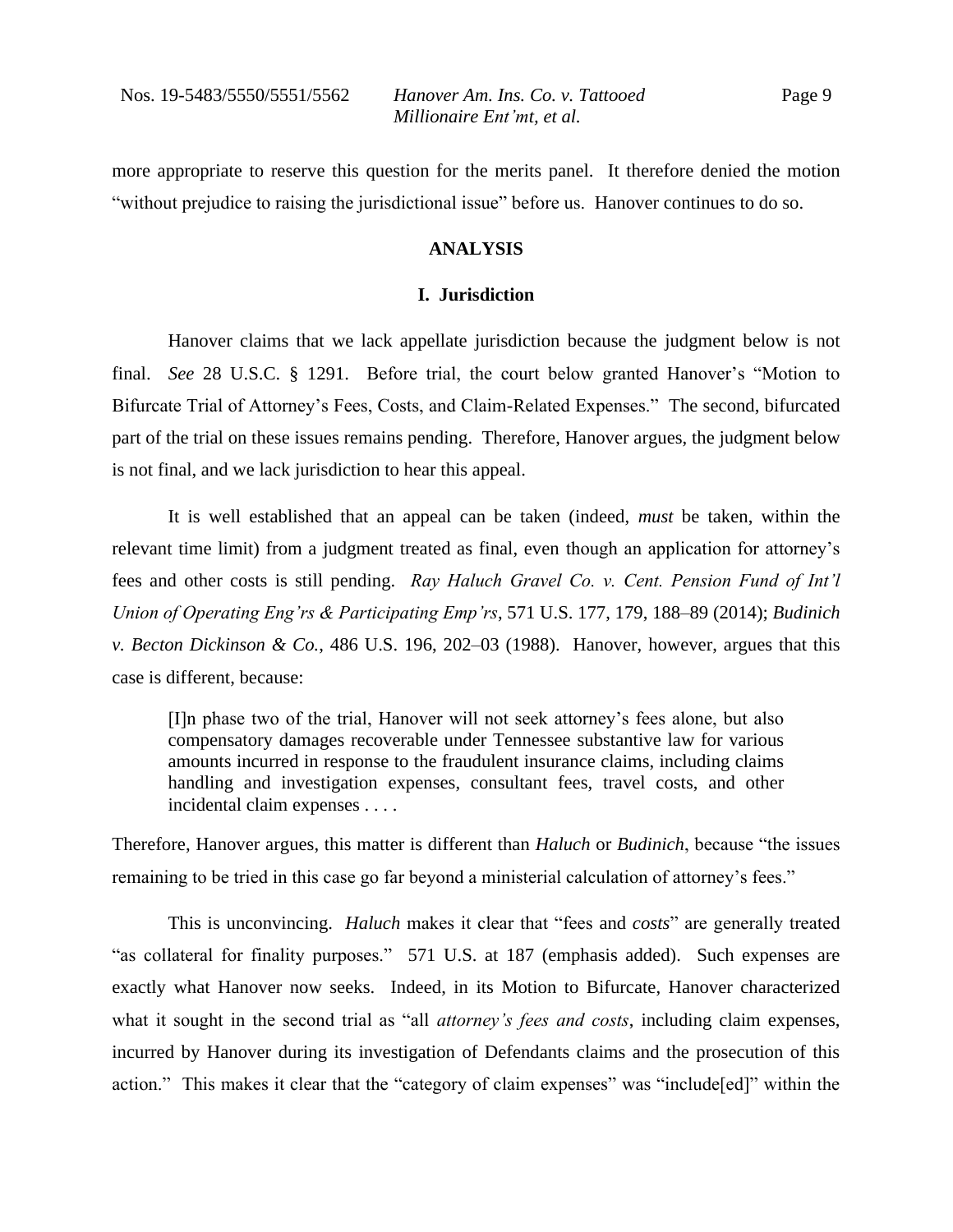category of "attorney's fees and costs"—exactly what *Haluch* and *Budinich* say are collateral for finality purposes.

Nor does it matter that the recovery of such costs is authorized by statute. *Haluch* in general stands for the proposition that it does not matter whether the source of a claimed right to attorney's fees and costs in a particular case arises from contract, statute, or case law, nor whether such expenses were incurred prior to the start of litigation, but that in all such cases the rule from *Budinich* applied. *See* 571 U.S. 188–89. Moreover, *Haluch* explicitly notes that "[m]any fee-shifting statutes authorize courts to award additional litigation expenses, such as expert fees" and that "where, as here, those types of fees are claimed and awarded incidental to attorney's fees . . . *Budinich* remains applicable." *Ibid.*

The reasoning behind the *Haluch* and *Budinich* decisions confirms that those cases apply here. Notably, the *Budinich* Court reasoned that, "[a] question remaining to be decided after an order ending litigation on the merits does not prevent finality if its resolution will not alter the order or moot or revise decisions embodied in the order." 486 U.S. at 199. No finding as to fees and costs will alter the questions now on appeal. And it is plain from a reading of Hanover's Motion to Bifurcate that the second trial is designed to assess collateral matters that would arise—if at all—downstream from certain outcomes in the first trial. Hanover was right then, and it is wrong now. We hold that we have jurisdiction to hear this appeal.

#### **II. Issues Presented by Brown**

*Standard of Review*: The trial court's evidentiary rulings are reviewed for an abuse of discretion. *See United States v. Seago*, 930 F.2d 482, 494 (6th Cir. 1991). When there is no contemporaneous objection, we review the trial judge's conduct during trial for plain error. *United States v. Hynes*, 467 F.3d 951, 957–58 (6th Cir. 2006).

#### **A. Denied Re-Cross**

Brown first argues that the district court abused its discretion by refusing to allow him to introduce an exhibit that, in three different variations, he tried to introduce several times. Brown faced the problem that his forging of the receipts had thrown into doubt the validity of the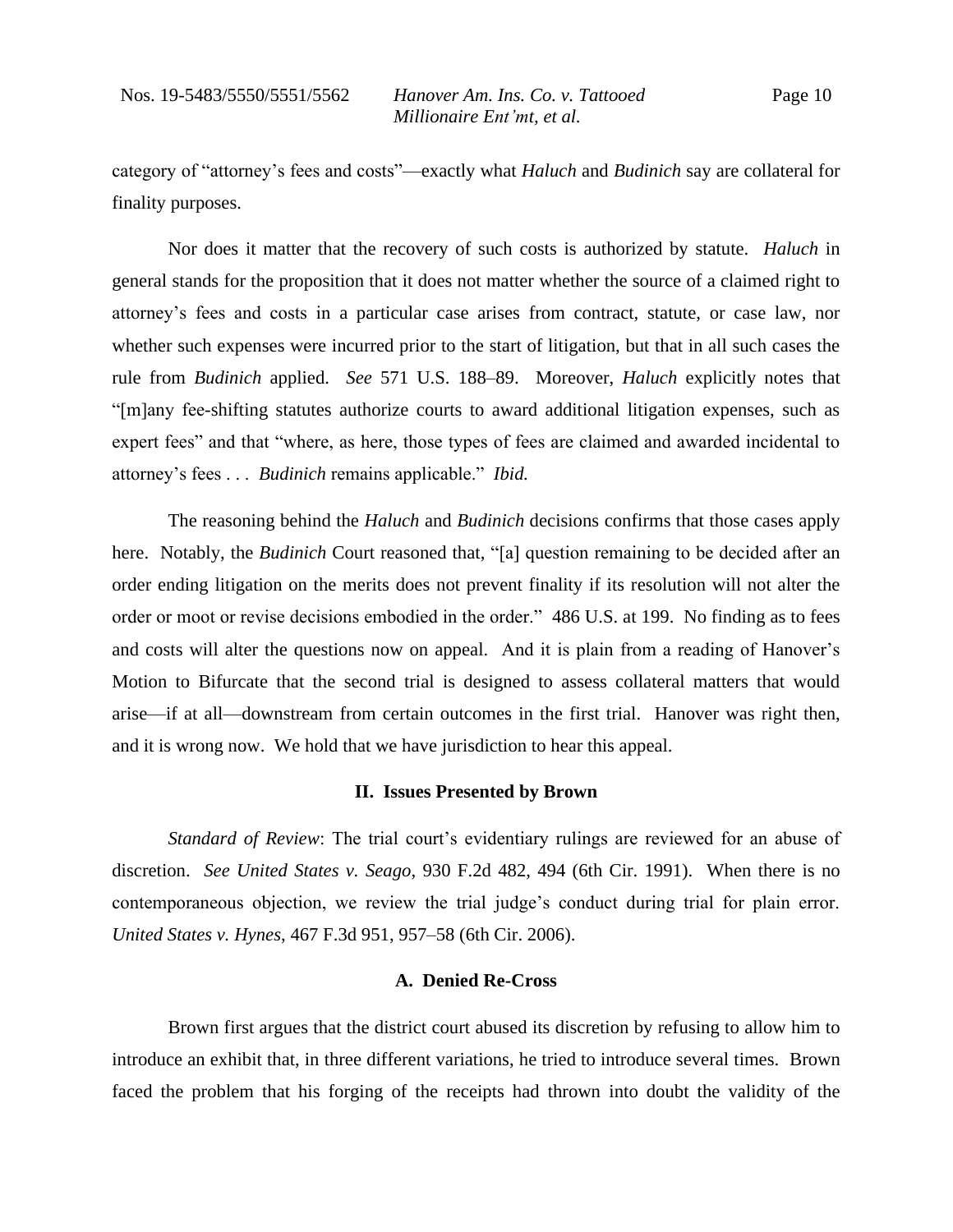inventory of Business Personal Property (i.e., studio gear) that he had sent to Hanover. His attorneys therefore hit upon the idea of using a combination of photographs and video stills that they had introduced showing the pre-fire state of the studio, testimony from Brown, and testimony from appraiser Ronnie Joe Bean, to recreate the list. While the idea might have had some merit—the judge eventually concluded that, had he been properly asked, he would have admitted Bean as an expert and that the methodology of the proposed list might have been sound—it ran into several problems.

First and foremost was timing. Brown's attorney first sought to introduce the exhibit on re-cross (really a re-direct) of Brown.**<sup>6</sup>** The judge correctly ruled that the document, being part of Brown's case-in-chief, should have come in on direct and that it was now outside the scope of the "re-cross" under Federal Rule of Evidence 611. Brown tried to introduce the document repeatedly on the following day of trial, during Bean's testimony. Here, deeper problems emerged. As the district court explained, any such list would be a summary, under Federal Rule of Evidence 1006, of materials too voluminous to be introduced into court. But that Rule requires that the "proponent must make the originals or duplicates available for examination . . . by other parties . . . ." Fed. R. Evid. 1006. In the court's view, Brown could not satisfy that requirement, because the original list that had been submitted to the insurance company was tainted all the way through by Brown's fraud.**<sup>7</sup>** *See* Fed. R. Evid. 403.

Brown might have been able to recreate (or re-substantiate) the list by identifying pieces of equipment from photographs of the studio that were available, but Brown had not been asked to do so when he first testified. Not all the photographs that Brown wished to rely on had been introduced into evidence. Finally, in order to testify to values in this way, Bean would have to be declared an expert witness, which under Federal Rule of Civil Procedure 26 meant he would

**<sup>6</sup>**Due to the cross-suits, each party was required to defend and prosecute at once. Hanover, moreover, called Brown adversely as part of its case-in-chief, though his testimony was also part of his own case-in-chief. His testimony was therefore given (as was that of the three other defendants) in the following format: direct examination by Hanover's attorney (who was permitted to examine as if on cross), followed by "cross-examination" by Brown's own attorney, then questioning from the other defendants' attorneys, then "re-direct" from Hanover, and finally recross by Brown's attorney. It was not until this very last examination that Brown's lawyer sought to introduce the document.

**<sup>7</sup>**We note, however, that no limiting instruction was given when this document was admitted.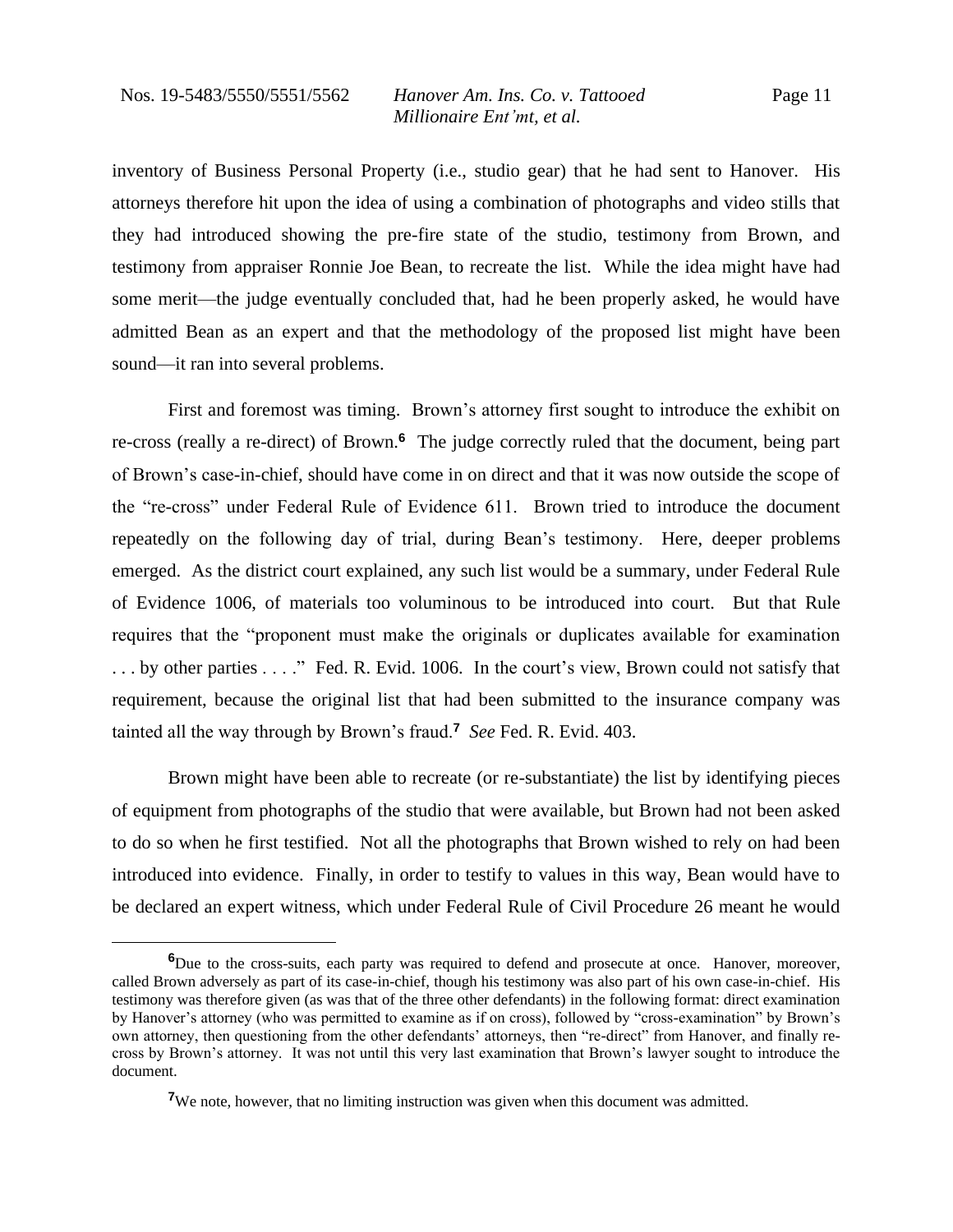have had to submit a report prior to testimony. So, the judge summed up, the proposed exhibit now had problems under Federal Rule of Civil Procedure 26 and under Federal Rules of Evidence 403 and 1006. As the district court observed, Brown's lawyer was trying to "build the ship as we sail," and it was too late.

In the midst of trying to address these issues—and realizing at least some of his mistakes—counsel sought to reopen Brown's testimony after he was done with Bean. The district court denied this, ruling that nothing had precluded Brown from properly putting on this evidence the first time around.

It is not entirely clear which of these decisions Brown now appeals. His brief complains primarily of the judge's refusal to allow Brown's counsel to re-cross Brown, not the refusal to admit the documents per se. Brown also briefly addresses the judge's refusing to allow Brown's testimony to be reopened, but he does not make arguments regarding the Bean testimony or the evidentiary rulings as to the proposed exhibits themselves. In any event, none of these decisions can be said to be an abuse of discretion. Hanover points to the case of *Wyatt v. United States Fidelity & Guarantee Co.*, 59 F.3d 172 (6th Cir. 1995) (table), in which we upheld, as not an abuse of discretion, a trial judge's refusal to allow a litigant to introduce an affidavit in redirect examination as outside the scope of the previous examination. That citation is well taken. But more than that, the multiple evidentiary problems with Brown's proposed course of action, at the time he proposed it, make it clear that the trial judge was well within his discretion in ruling as he did.

## **B. Time Limits**

Brown also argues that the trial court committed plain error by imposing a time limit on Brown and not (according to him) placing one on Hanover. He makes this argument conclusorily, in two paragraphs without a meaningful citation. Even before reaching the law on this argument, the argument is not supported by the facts. The trial judge imposed a two-hour time limit on *each* side for questioning Brown as a witness. Our review of the record, moreover, shows that the district court was acting sensibly to try to rein in and channel lawyers on both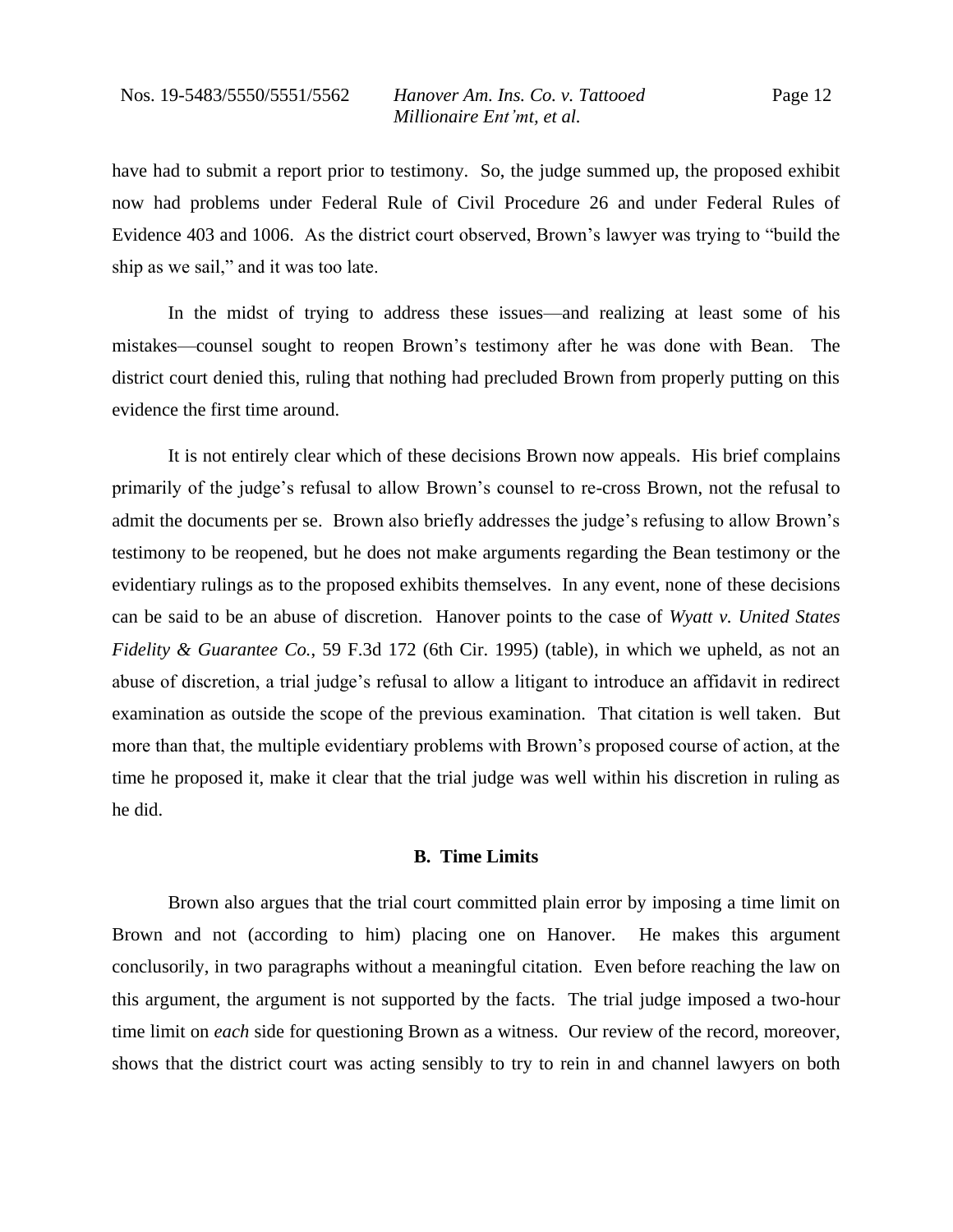sides who were being argumentative, circuitous, or did not have a firm grasp on their case, the Rules of Evidence, and the Rules of Procedure. (*See infra* Section II.C.)

"[A] district court has broad discretion to place limits on the presentation of evidence to prevent delay, waste of time, and needless presentation of cumulative material." *Trepel v. Roadway Express, Inc.*, 40 F. App'x 104, 108 (6th Cir. 2002). The district court operated well within that broad discretion in this case.

#### **C. Judicial Interference**

Brown's third argument is that the district court denied him a fair trial by intervening excessively to question witnesses himself, thus impermissibly interfering with Brown's ability to put on a case. This claim also has no merit.

Brown relies on *United States v. Hickman*, 592 F.2d 931, 933 (6th Cir. 1979), in which we disapproved of extensive judicial intrusion into the case via the questioning of witnesses. But in *Hickman*, the judge interrupted the defense counsel more than 250 times over the course of a one-day trial. *Id.* at 932. A review of the record in the case before us reveals nothing even close to that. Indeed, Brown cites not one specific instance in his brief, much less 250. To be sure, the judge interrupted Brown a few times. (Hanover estimates five or six.) But the character of these interruptions is far from the prejudicial interference that *Hickman* was worried about. The court's interruptions in this case were designed to get to the point or help Brown's counsel in his attempt to introduce evidence—interventions that must be classified as either neutral or helpful, and are consonant with the proper role of the trial judge. Nor were such interruptions unique to Brown's counsel. In general, the judge had to intervene with several of the lawyers so that they would develop evidence in ways that were consistent with the Rules and common practice, or occasionally to question witnesses himself. There was no abuse of the trial judge's role here, much less plain error.

Brown has raised three issues to no avail. We AFFIRM the decision of the district court in Brown's case, No. 19-5550/-5551.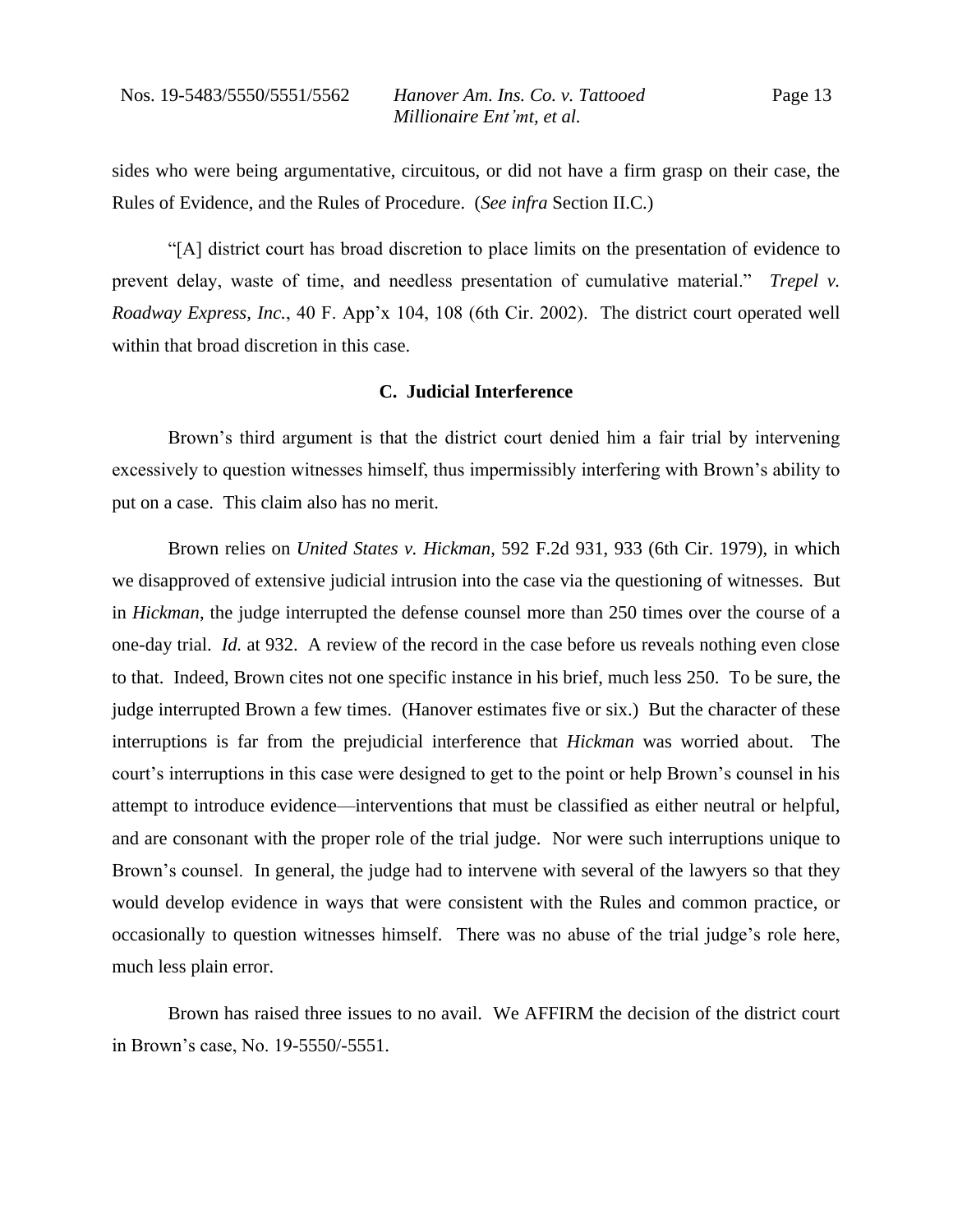Nos. 19-5483/5550/5551/5562 *Hanover Am. Ins. Co. v. Tattooed Millionaire Ent'mt, et al.*

#### **III. Mott Presents No Issues**

The entire substance of Mott's handwritten, pro-se appeal is two sentences: "The judge and my lawyer failed in providing me with a fair trial. No evidence was presented in my portion of the trial to keep Hanover from denying my claim." He requests retrial. Mott then uses his reply brief to say that he joins Brown's pleadings. Unfortunately for him, however, Brown does not make arguments specific to Mott's case, and, as we have just seen, his arguments as to the conduct of the trial as a whole have no merit.

"A party may not raise an issue on appeal by mentioning it in the most skeletal way, leaving the court to put flesh on its bones." *Laster v. City of Kalamazoo*, 699 F. App'x 547, 548 (6th Cir. 2017) (quoting *United States v. Hendrickson*, 822 F.3d 812, 829 n.10 (6th Cir. 2016)). Even under the generous standard of interpretation that we afford to pro se litigants, Mott has not made out enough of a case to avoid forfeiture. Moreover, insofar as Mott alleges a sufficiencyof-the-evidence argument ("No evidence was presented . . . to keep Hanover from denying my claim"), it is forfeited for a second reason. If a party fails to make a renewed motion for judgment as a matter of law after a jury verdict, "an appellate court is 'powerless' to review the sufficiency of the evidence after trial." *Ortiz v. Jordan*, 562 U.S. 180, 189 (2011) (quoting *Unitherm Food Systems, Inc. v. Swift-Eckrich, Inc.*, 546 U.S. 394, 405 (2006)). The record does not show that Mott made any such motion. Therefore, his argument is forfeited twice over. We AFFIRM the district court's judgment as to Mott, on appeal No. 19-5562.

#### **IV. Issues Presented by Falls**

*Standard of Review*: The term "motion for judgment as a matter of law" under Federal Rule of Civil Procedure 50 amalgamates the old terms "directed verdict" and "verdict JNOV." *K & T Enterprises, Inc. v. Zurich Ins. Co.*, 97 F.3d 171, 175 (6th Cir. 1996). We review a district court's application of Rule 50 *de novo*. *Ibid.* There is a distinction in the case law between review of factual questions in Rule 50 motions in diversity cases and in federal-question cases: "Legal determinations, whether made in a diversity case or in a federal question case, will always be reviewed *de novo*" but in diversity cases, "[q]uestions of evidence sufficiency will be reviewed as the forum state would review them . . . ." *Id.* at 176. The case before us arises out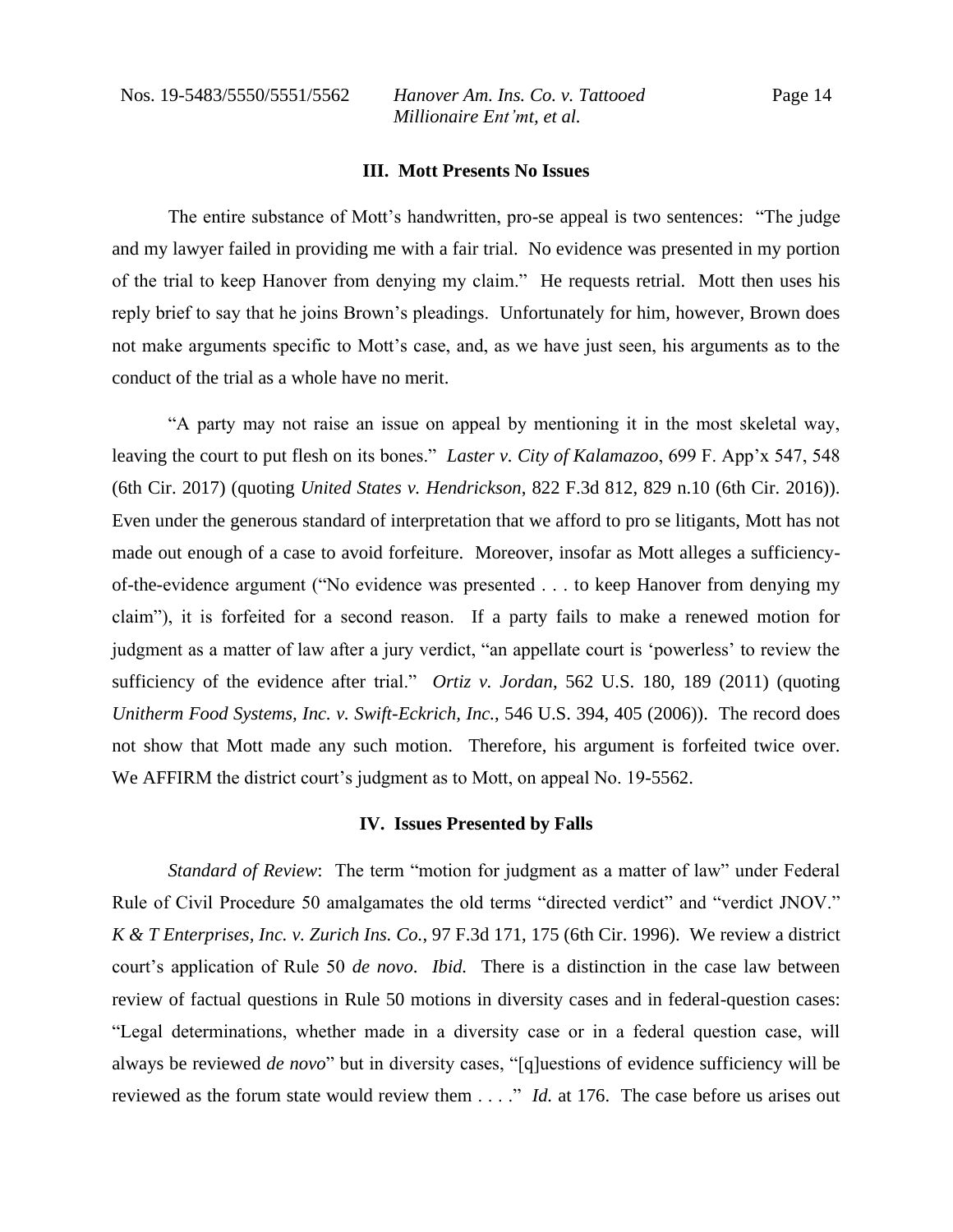of diversity jurisdiction and concerns the application of Tennessee law. This distinction does not matter, however, for two reasons. First, Hanover *claims* that its argument is purely legal. As we shall see, there are reasons to doubt this, but insofar as it is true the *de novo* standard applies. Second, the standard of review under Tennessee law for factual determinations is *de novo*  anyway, because "a [Tennessee] motion for judgment notwithstanding the verdict is the state-law equivalent of a federal motion for judgment as a matter of law." *Medlin v. Clyde Sparks Wrecker Svc.*, 59 F. App'x 770, 774 (6th Cir. 2003). So review is *de novo* either way.

As to factual questions, Tennessee law tells us that we must "review the record, discard all countervailing evidence, take the strongest legitimate view of the evidence in favor of the non-moving party, and allow all reasonable inferences in his favor." *Ibid*. The federal standard for assessing questions of law is the same: "[T]he evidence should be viewed in the light most favorable to the party against whom the motion is made, and that party given the benefit of all reasonable inferences. The motion should be granted . . . only if reasonable minds could not come to a conclusion other than one favoring the movant." *K & T*, 97 F.3d at 176.

#### **A. Hanover Forfeited its Rule 50(b) Motion**

We cannot reach the merits of the district court's Rule 50(b) ruling without first contending with Falls's argument that Hanover forfeited its ability to make that motion by failing to make a Rule 50(a) motion at trial. Hanover argues that it did make such a motion, and thus did not forfeit its Rule 50(b) motion—and that in any event, if it did fail to make a Rule 50(a) motion, there are policy reasons why that failure should be excused. While Hanover's contentions are not without some merit, Falls has the better of each argument.

Rule 50(a) provides for motions for judgment as a matter of law during trial:

If a party has been fully heard on an issue during a jury trial and the court finds that a reasonable jury would not have a legally sufficient evidentiary basis to find for the party on that issue, the court may . . . grant a motion for judgment as a matter of law against [that] party . . . .

Fed. R. Civ. P. 50(a). Subsection 50(a)(2) likewise specifies that the correct time for making a 50(a) motion is before the case is submitted to a jury: "A motion for judgment as a matter of law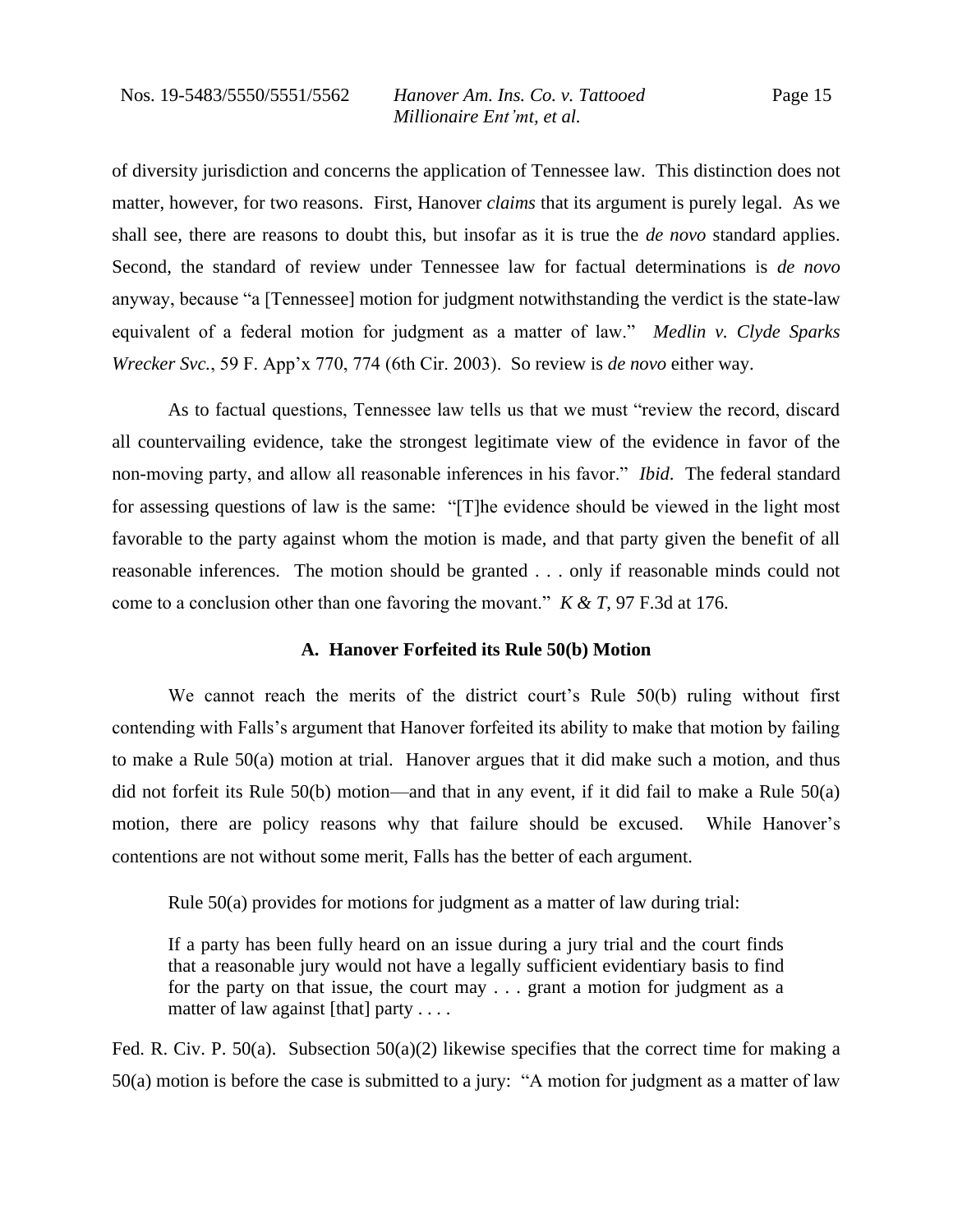may be made at any time *before the case is submitted to the jury*." (emphasis added). Rule 50(b) then provides for "*Renewing* the Motion after Trial." Fed. R. Civ. P. 50(b) (emphasis added). The wording of Rule  $50(b)$  shows that it is conditional on a Rule  $50(a)$  motion having been made at trial:

If the court does not grant a motion for judgment as a matter of law made under Rule 50(a), the court is considered to have submitted the action to the jury subject to the court's later deciding the legal questions raised by the motion. No later than 28 days after the entry of judgment . . . the movant may file a *renewed* motion for judgment as a matter of law

Fed. R. Civ. P. 50(b) (emphasis added). The 1963 Advisory Committee Note to Rule 50(b) makes explicit what is implicit (but plain) in the language of the rule: "A motion for judgment notwithstanding the verdict will not lie unless it was preceded by a motion for a directed verdict made at the close of all the evidence."

Our circuit has never ruled directly on the question of whether a 50(a) motion is required to make a Rule 50(b) motion. Nevertheless, our case law unmistakably carries that implication. "A Rule 50(b) motion 'is only a renewal of the preverdict motion,' and 'it can be granted only on grounds advanced in the preverdict motion.'" *Kay v. United of Omaha Life Ins. Co.*, 709 F. App'x 320, 328 (6th Cir. 2017) (quoting *Ford v. Cnty. of Grand Traverse*, 535 F.3d 483, 491 (6th Cir. 2008) (quoting Fed. R. Civ. P. 50(b) advisory committee's note to 2006 amendment)). *Kay* specifies that "this requirement protects 'the plaintiff's Seventh Amendment right to a jury trial' by 'requiring that parties raise important issues *before* the case is submitted to the jury.'" *Id.* at 328 (quoting *Ford*, 535 F.3d at 492 (quoting *Am. & Foreign Ins. Co. v. Bolt*, 106 F.3d 155, 160 (6th Cir. 1997))). And because *Kay* says that, to maintain a Rule 50(b) motion, "the Rule 50(a) motion must have 'provid[ed] notice to the court and opposing counsel of any deficiencies in the opposing party's case'" before the case went to the jury, *id.* at 328 (quoting *Ford*, 535 F.3d at 492 (quoting *Kusens v. Pascal Co.*, 448 F.3d 349, 361 (6th Cir. 2006))), then *a fortiori*, the Rule 50(a) motion "must" have existed, full stop. *See also Sykes v. Anderson*, 625 F.3d 294, 304 (6th Cir. 2010) ("The Defendants' failure to make a pre-verdict motion for judgment as a matter of law under Rule 50(a) on the grounds of qualified immunity precluded them from making a post-verdict motion under Rule 50(b) on that ground.").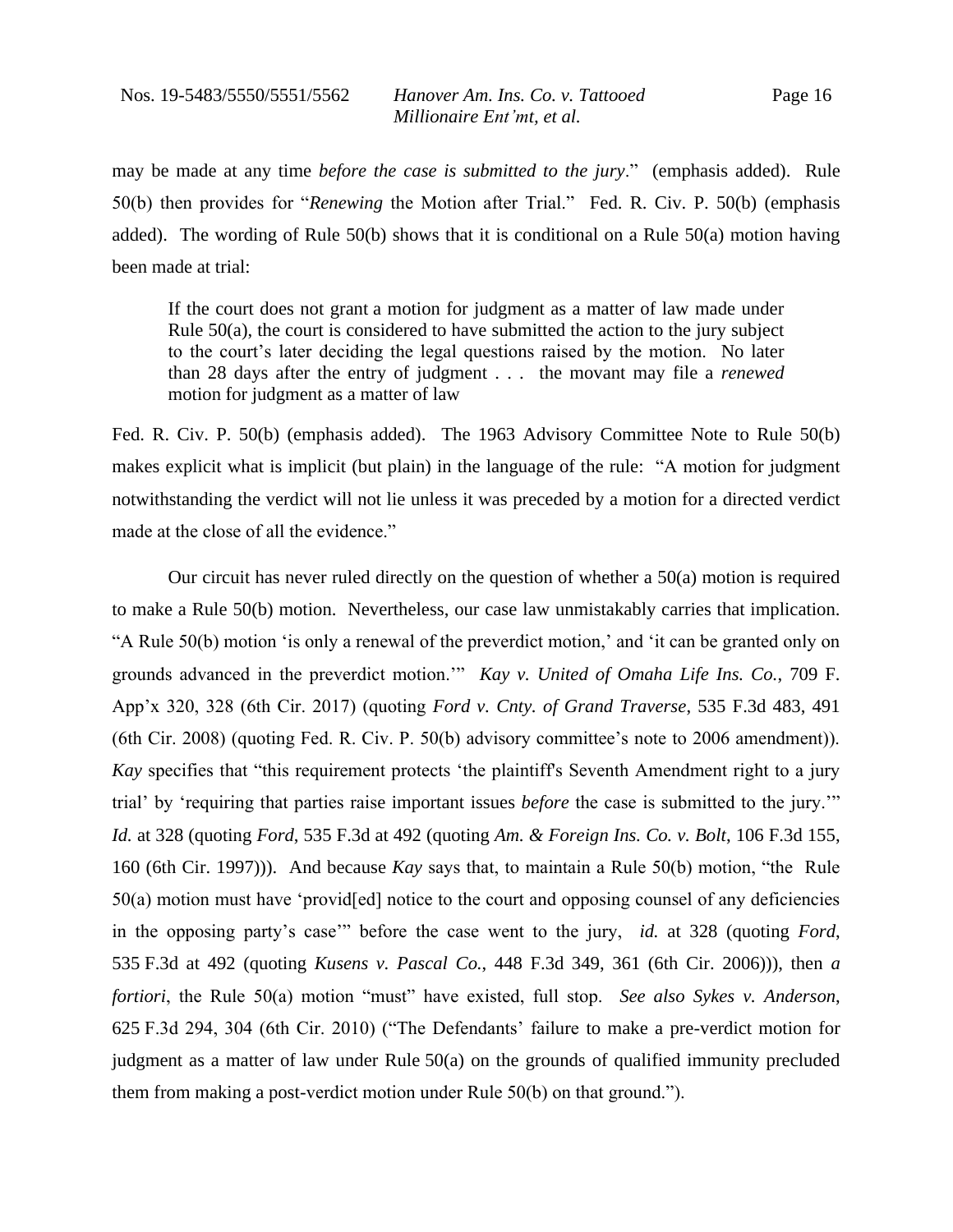This is also the consensus of our sister circuits. *See* 9B CHARLES ALAN WRIGHT & ARTHUR MILLER, FEDERAL PRACTICE & PROCEDURE § 2537 (3d ed.) ("Because a Rule 50(b) motion is a renewal of an earlier motion, the failure to make a Rule 50(a) motion usually prohibits the consideration of a Rule 50(b) motion, although some courts have acknowledged exceptions." (collecting sources)).**<sup>8</sup>** *See, e.g.*, *Williams v. Gaye*, 895 F.3d 1106, 1131 (9th Cir. 2018); *Tortu v. Las Vegas Metro. Police Dep't*, 556 F.3d 1075, 1083 (9th Cir. 2009) ("Failing to make a Rule 50(a) motion before the case is submitted to the jury forecloses the possibility of considering a Rule 50(b) motion.").

Thus, unless Hanover can either show that it did in fact make a Rule 50(a) motion or show that an exception should apply, it will be held to have forfeited its Rule 50(b) motion and its ability to defend the results of that motion on appeal. To those arguments we now turn.

#### **i. Hanover's Argument That It Did Make a Rule 50(a) Motion**

Hanover argues that it did make a Rule 50(a) motion, because "[b]efore the case was submitted to the jury, all parties agreed on the record, with the district court's blessing, to reserve and preserve all Rule 50 motions." This amounts to an argument that either a Rule 50(a) motion *was*  made or an argument that the district court deemed such a motion to have been made and that we ought to hold such a ruling to be sufficient to satisfy the strictures of Rule 50. We begin by looking at the record.

The making of Rule 50(a) motions came up three times at trial. First, while Hanover was still putting on its case-in-chief as plaintiff, the court discussed the proposed jury verdict form with the lawyers for all sides. In the course of doing so, the court stated that:

Now, everybody needs to remember. When we – when you rest, we can reflect at that time that everybody's made the motion they need to preserve everything. More than likely based on this case, I think everybody will understand it's going

**<sup>8</sup>**The exceptions catalogued in Wright & Miller are for technical or *de minimis* errors, manifest injustice, and jurisdictional issues. These address concerns that we handle in our circuit through other doctrinal means. Rather than saying that a Rule 50(b) motion that departs in a *de minimis* fashion from a litigant's Rule 50(a) motion does not have a predicate Rule 50(a) motion, but that that failure is excused, for instance, we have instead a rule of liberal construction for assessing the degree of fit required between the two motions. *Cf. Kusens*, 448 F.3d at 361. Jurisdictional issues can of course be raised at any time. *Henderson ex rel. Henderson v. Shinseki*, 562 U.S. 428, 434–35 (2011).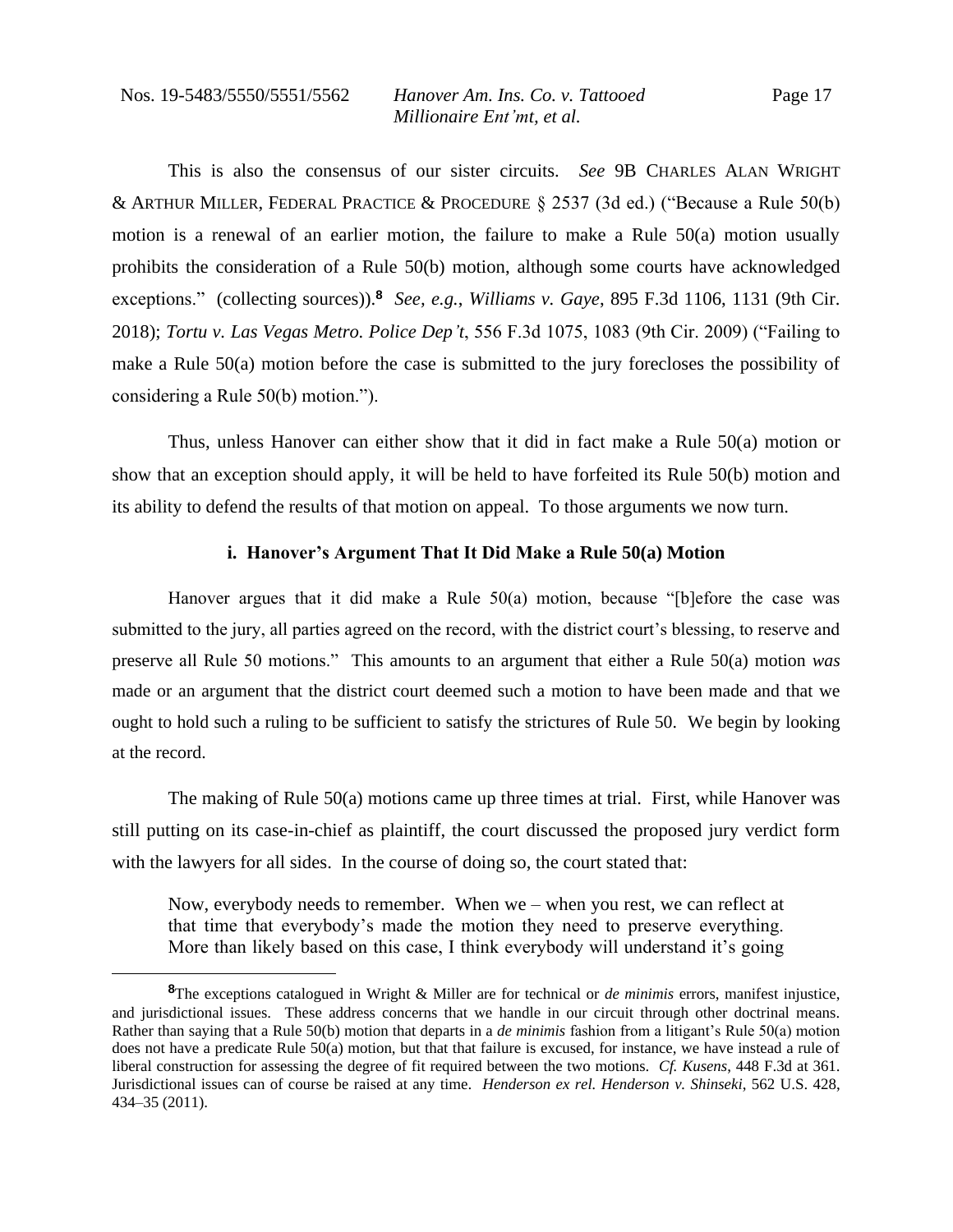to be denied. No point in wasting a lot of time. I know you need to make the motions. We'll do that in  $a - I$  don't want you to spend a lot of time on it. I would probably, even if I thought it was a particularly serious issue, I would probably take it under advisement, because you don't want to do that off the cuff necessarily in a case like this. You want to be really careful. We always want to be careful anyway.

The trial court thus sent conflicting signals, a pattern that would continue. On the one hand, the court indicated that it would make the record "reflect" that "everybody's made the motion they need to preserve everything" (perhaps meaning the Rule 50(a) motions). This could be read to suggest that the motions need not perhaps even *be* made, but rather that the motion would simply be taken as a given. And the court added that, "I don't want you to spend a lot of time on it." On the other hand, however, the court noted (correctly), that "I know you *need* to make the motions." (Emphasis added.) The court added, in a comment that may have been directed either to counsel or to itself, that "you don't want to do that off the cuff . . . [and] [y]ou want to be really careful." Above all, the court had specified that the Rule 50(a) motions would be made "when you rest."

When Hanover rested, the court noted that, "we've agreed how we would handle this in terms of reflecting any motions that would be required to be made. So, we should be ready for our next witness." (I.e., for the defendants/counter-plaintiffs to begin their case-in-chief.) Brown's attorney requested a sidebar, at which point the court stated that:

THE COURT: . . . . We agreed we would reflect at this time that the motions were made and that the plaintiff would not raise an objection regarding their failing to raise – to make the motions at this time.

MR. DODART [Hanover's counsel]: Correct.

THE COURT: Now at the end of the case we may need a little more thorough presentation. Is that okay?

MR. DODART: That's okay, as long as I'm not waiving my motions at the end of my case.

THE COURT: You're not.

MR. DODART: Okay.

THE COURT: So everybody agrees that there will be enough facts that have come in that we would understand that the Court would have to deny motions for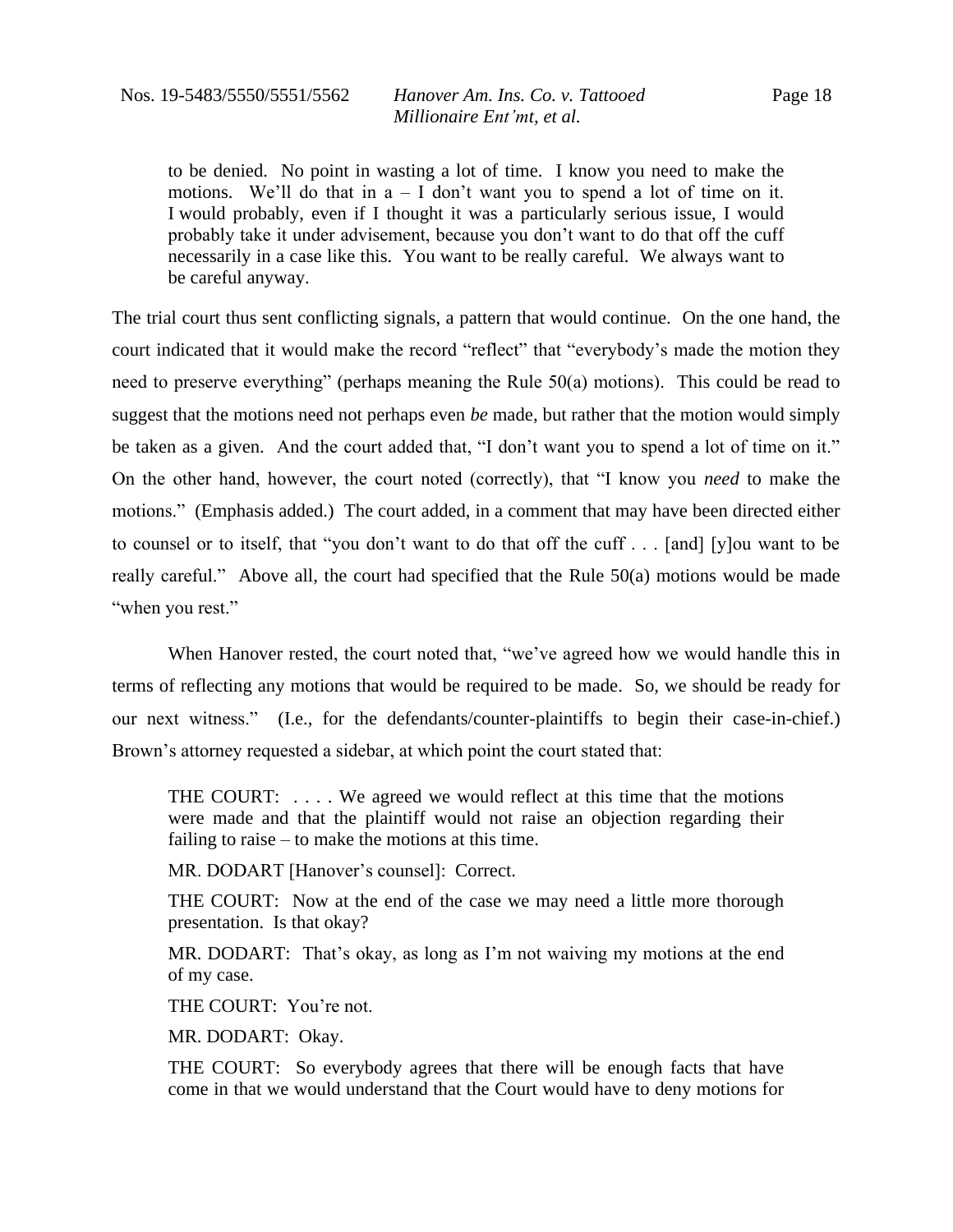Page 19

the directed verdict for everybody. Interesting question on some of it but I do think we would have to do that. So, we're going to reflect that the motions are taken under advisement. That's what we said. We wouldn't actually deny them. We would take them under advisement. That takes care of that.

Again, there are mixed signals. On the one hand, the court states: "We agreed we would reflect at this time that the motions were made" at this point, and the court appears to rule that they were "taken under advisement." On the other hand, no motion actually was made—so there was nothing yet for the court to take under advisement. A Rule 50(a) motion requires a motion that "*specif*[*ies*] the judgment sought and the law and facts that entitle the movant to the judgment." Fed. R. Civ. P. 50(a)(2) (emphasis added). Here we have no specificity at all: the parties never said anything. Moreover, it is unclear if the court's statements here even apply to Hanover's Rule 50(a) motion. Since it is Hanover who just rested, and since the court speaks of an agreement that "the plaintiff [i.e., Hanover] would not raise an objection regarding their [defendants'] failing to . . . make the motions at this time," even if Rule 50 motions were being (deemed) made or ruled on at this time, they would be the *defendants'* motions, not Hanover's.

In light of the court's comment that, "at the end of the case we may need a little more thorough presentation," it seems most sensible simply to interpret the judge as putting off the matter until all parties had concluded their cases. This would be consonant both with Rule  $50(a)(2)$ 's provision that a Rule  $50(a)$  motion may be made "at any time before the case is submitted to the jury" and also with the complications of a case involving countersuits where each side had been using the other sides' witnesses as part of its own presentation.

The third and final discussion of Rule 50(a) motions during trial came, naturally enough, after the conclusion of all the evidence. At that time, the court appeared ready to submit the case to the jury, when Brown's attorney said: "I'm just, again, wondering when are we going to make the directed verdict, just to keep the record[.]" The court responded, "Oh, yes, and we said we were reflecting that those were being made; but you're entitled to do that if you want." This again suggests that the court thought that it could simply deem Rule 50(a) motions to have been made. Nevertheless, the court continued, "Do you want to make a more formal statement at this time?" Brown's attorney thereupon did make a Rule 50(a) motion (not at issue in this appeal) on the record, "specify[ing] the judgment sought and the law and facts that entitle the movant to the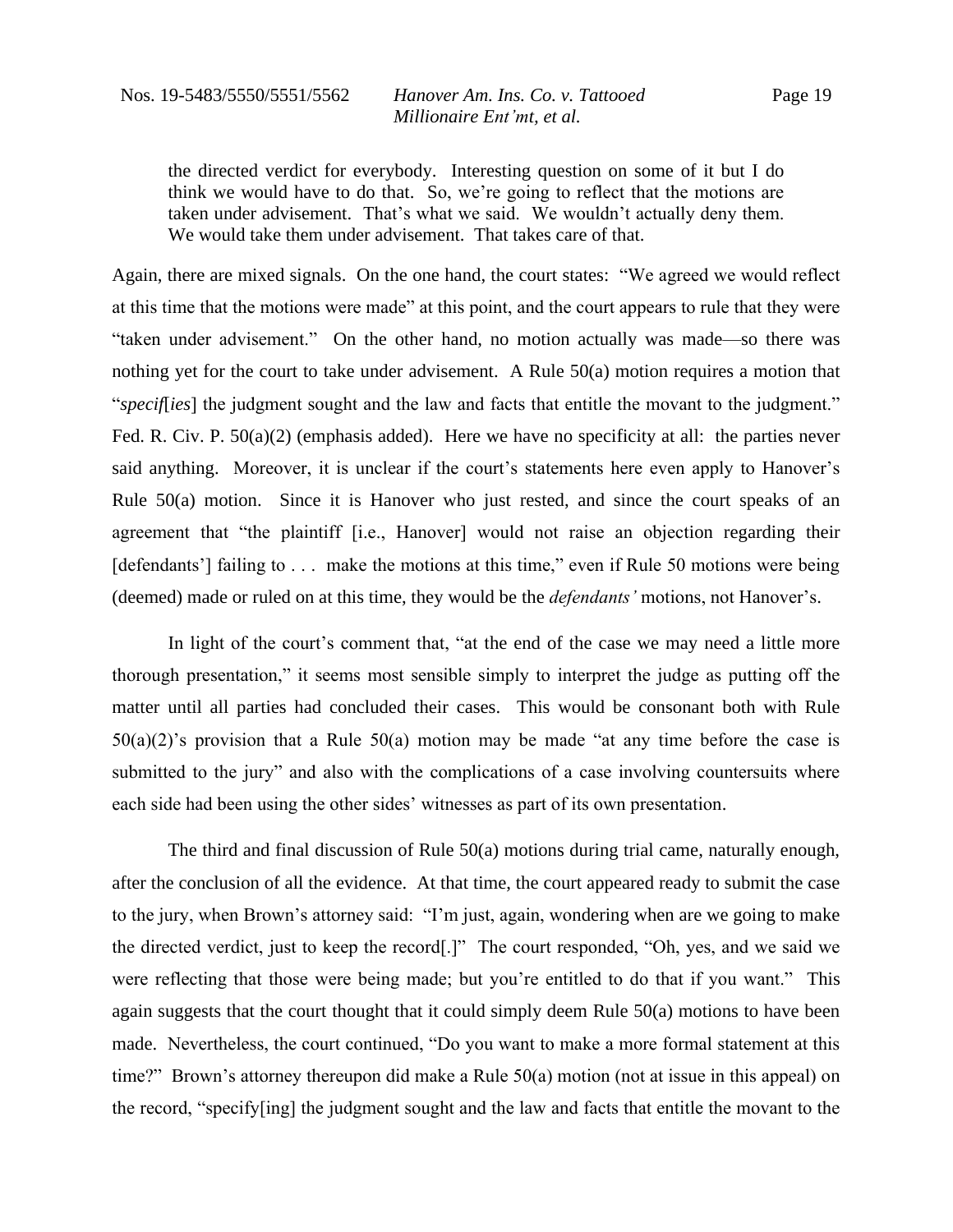judgment," as required by the Rule. Fed. R. Civ. P.  $50(a)(2)$ . Then, when Brown's attorney was done, Hanover's attorney said, "I would like to move for a judgment as a matter of law when the Court's ready for me." Hanover thereupon made a proper Rule 50(a) motion as to Tattooed Millionaire and Brown, *but not as to Falls*. Hanover pointed to specific facts from the trial and to the Tennessee insurance statute which it claimed *Brown* had violated and then moved for judgment as a matter of law. The court took that motion under advisement. Hanover said nothing as to Falls or Mott.

When, after trial, Hanover made its Renewed Motion for Judgment as a Matter of Law as to Falls, Falls argued that the motion should be denied, because Hanover had never made an initial Rule  $50(a)$  motion in this regard and so had forfeited its right to make a Rule  $50(b)$ motion. In ruling on the motion, the court acknowledged that "Hanover did not make any motions for JMOLs specific to John Falls," but stated further that Hanover "claims it did not waive its Rule 50(b) Motion because 'all parties agreed on the record to reserve and preserve all Rule 50 motions consistent with pre-trial motions and the trial evidence.'" The court then moved on to the merits (and granted Hanover's motion). That is to say, while it *sub silentio* seems to have held that Hanover was entitled to make a Rule 50(b) motion, the court below never explicitly held that Hanover had made a 50(a) motion. Nor did the court provide a reason Hanover could escape the requirement to have done so. Yet it ruled in Hanover's favor anyway.

The first two exchanges recorded above are insufficient to persuade us that the district court meant at that time to allow Rule 50(a) motions not to be made at all. The exchanges in question occurred in the middle of the trial and can be read as agreeing to postpone the making of such motions until just before the case was sent to the jury. The third colloquy is a closer call, because, even as the case was about to be submitted to the jury, the court remarked that "we were reflecting that those [Rule 50(a) motions] were being made." Though still not entirely clear, in context this is a stronger indication that the district court understood itself to be deeming (or to have already deemed) the motions to have been made, though they in fact had not yet been. The district court's post-verdict grant of Hanover's 50(b) motion is most easily reconcilable with this understanding.

But it is far less clear that Falls agreed to this—specifically, to the part where those motions would be preserved beyond the close of evidence and the jury's verdict, despite never having actually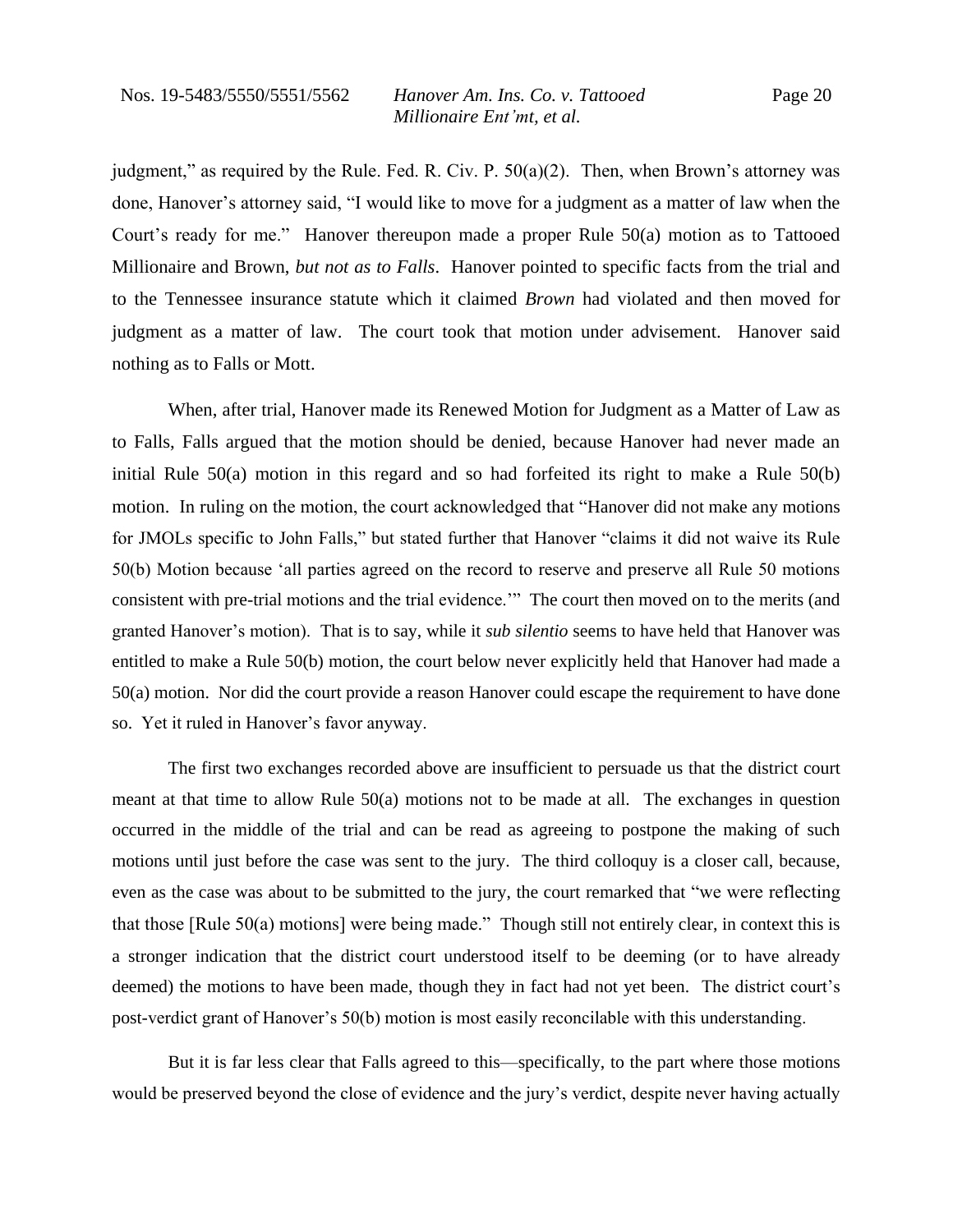been made, to be resurrected later. Even more significantly, *Hanover* seems not to have shared the court's understanding at the time that the motions had already been deemed to be submitted. If so, why did it make a detailed Rule 50(a) motion as to TME and Brown? Its failure to do so as to Falls, when it did so as to other defendants, may have been a mistake or an oversight, but the fact remains: it made a motion as to other defendants, but not as to Falls. On a plain reading of the record, Falls is right: Hanover never made a specific Rule 50(a) motion as to him.

More importantly still, even if the district court believed it had the authority to deem Rule 50(a) motions made as if on the record, such an assumption was erroneous. *See Karam v. Sagemark Consulting, Inc.*, 383 F.3d 421, 426 (6th Cir. 2004) ("[T]he proper practice is to allow the moving party to make its Rule 50(a) motion before the jury retires to deliberate." (citing Fed. R. Civ. P.  $50(a)(2)$  advisory committee's note to 1991 amendment)). As we have seen, the strictures of Rule 50(a) require that "[t]he motion *must* specify the judgment sought and the law and facts that entitle the movant to the judgment." Fed. R. Civ. P. 50(a)(2) (emphasis added). The requirement for specificity is grounded in reasoning related to the Seventh Amendment jury right (as well as basic fairness). As the Note to the 2006 Amendment to Federal Rule of Civil Procedure 50(b) explains:

The earlier motion [i.e., the  $50(a)$  motion] informs the opposing party of the challenge to the sufficiency of the evidence and affords a clear opportunity to provide additional evidence that may be available. The earlier motion also alerts the court to the opportunity to simplify the trial by resolving some issues, or even all issues, without submission to the jury. This fulfillment of the functional needs that underlie present Rule 50(b) also satisfies the Seventh Amendment. Automatic reservation of the legal questions raised by the motion conforms to the decision in *Baltimore & Carolina Line v. Redman*, 297 U.S. 654 (1935).

*See also Kay*, 709 F. App'x at 328; *Ford*, 535 F.3d at 492; *Am. & Foreign Ins. Co.*, 106 F.3d at 160; *Kusens*, 448 F.3d at 361. Against the weight of this authority, Hanover presents no argument that the district judge has the authority to allow parties to preserve un-made, nonspecific Rule 50(a) motions beyond the jury's verdict. Therefore, even if that is what the district court intended to do, we hold that it had no power to do so.

While in general it is important that trial judges have wide latitude in the management of cases, to give so much latitude as to bless the procedure that (may have been) used here would create perverse incentives. *See infra* pp. 26–27; *cf. K & T*, 97 F.3d at 176 (noting, in the context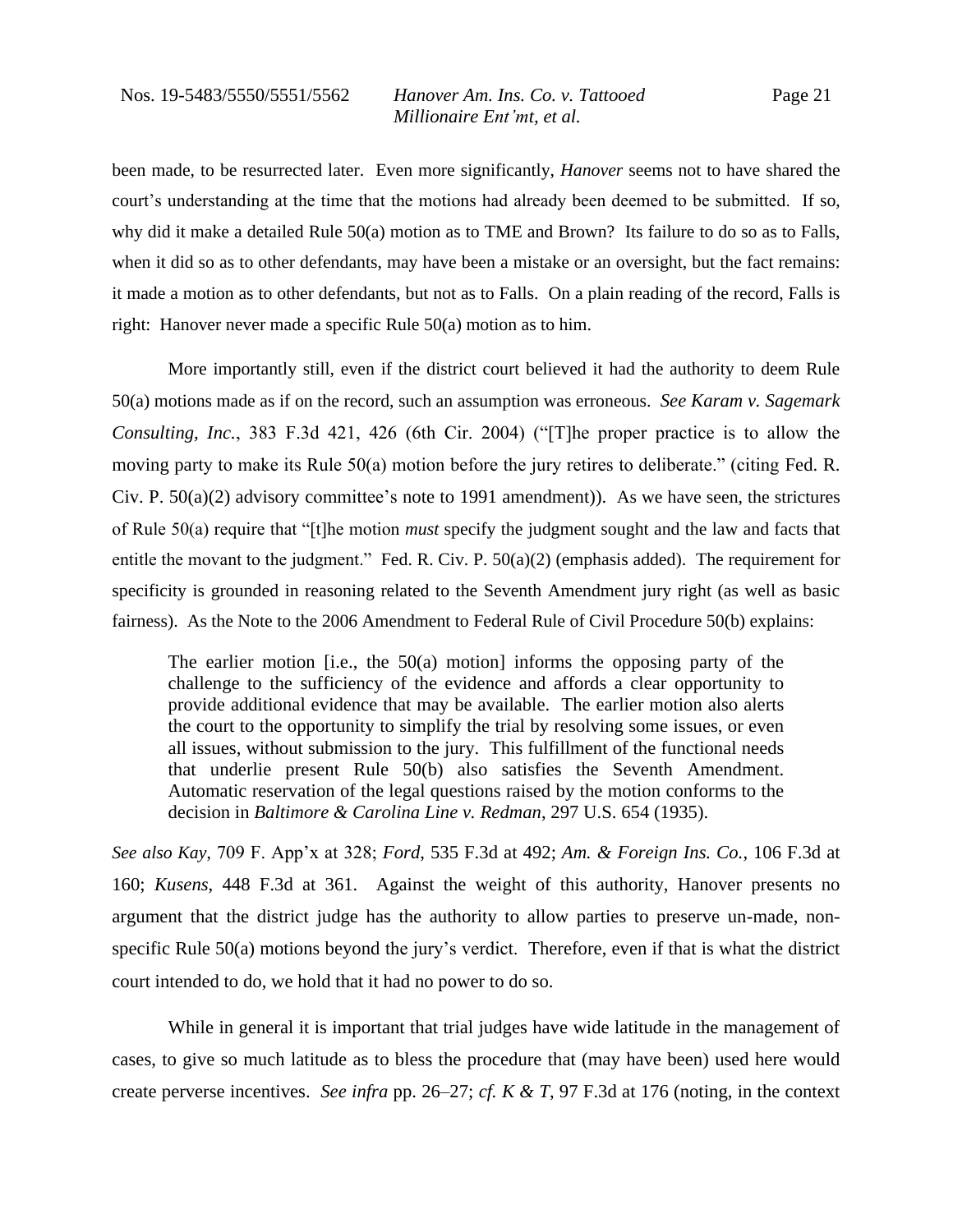of the standard of review, that deference to the trial judge is not desirable in review of Rule 50 motions). Finally, we find the case of *Tortu v. Las Vegas Metropolitan Police Department*  instructive. In it, a defendant who had, as in our case, failed to make a Rule 50(a) motion at trial argued "that the district court induced him not to file the  $50(a)$  motion" by means of an ambiguous statement that "constituted an instruction not to file a Rule 50(a) motion and therefore created an exception to the requirement of filing a Rule 50(a) motion." 556 F.3d at 1083. The Ninth Circuit found that this argument was "meritless," because the requirements of Rule 50 were clear, and ambiguous statements from the court could not "absolve" a litigant of his "procedural obligation[s]" under them. *Ibid*. We agree.**<sup>9</sup>** Moreover, Hanover cannot complain too much of unfairness: it knew enough to make an explicit Rule 50(a) motion at trial as to Brown despite the court's earlier statements. Falls, on the other hand, can complain of a great deal of unfairness: the case went to the jury on a theory that was very nearly the opposite of that on which Hanover prevailed after trial. *See infra* pp. 26–27.

#### **ii. Hanover's Policy Argument**

Hanover's second argument is a policy argument: Even if it failed to make a Rule 50(a) motion, Hanover argues that its failure to do so should not cost it its Rule 50(b) motion because its Rule 50(b) motion concerns only matters of law. It is true that we have previously held that the distinction between questions of law and questions of fact can excuse a lapse under Rule 50, in two postures that were different than that in the present case. But we do not think that these precedents can—or should—stretch to create the rule that Hanover now seeks. To understand why, we begin by examining the law as it currently stands.

The Supreme Court has recently addressed the requirements of Rule 50 in a pair of decisions, *Unitherm Food Systems, Inc. v. Swift-Eckrich, Inc.*, 546 U.S. 394 (2006), and *Ortiz v. Jordan*, 562 U.S. 180 (2011). In *Unitherm*, the Court held that in the absence of a Rule 50(b) motion, a sufficiency-of-the-evidence challenge to a verdict made through a Rule 50(a) motion

<sup>&</sup>lt;sup>9</sup>That case, and this one, might well be different if the district court had affirmatively and unambiguously *forbidden* counsel from making a Rule 50(a) motion at trial. *See Karam*, 383 F.3d at 426. In that case, error would lie in the manner in which the district court had conducted the trial. But short of that, the general rule that litigants must assert their own rights to preserve them continues to obtain.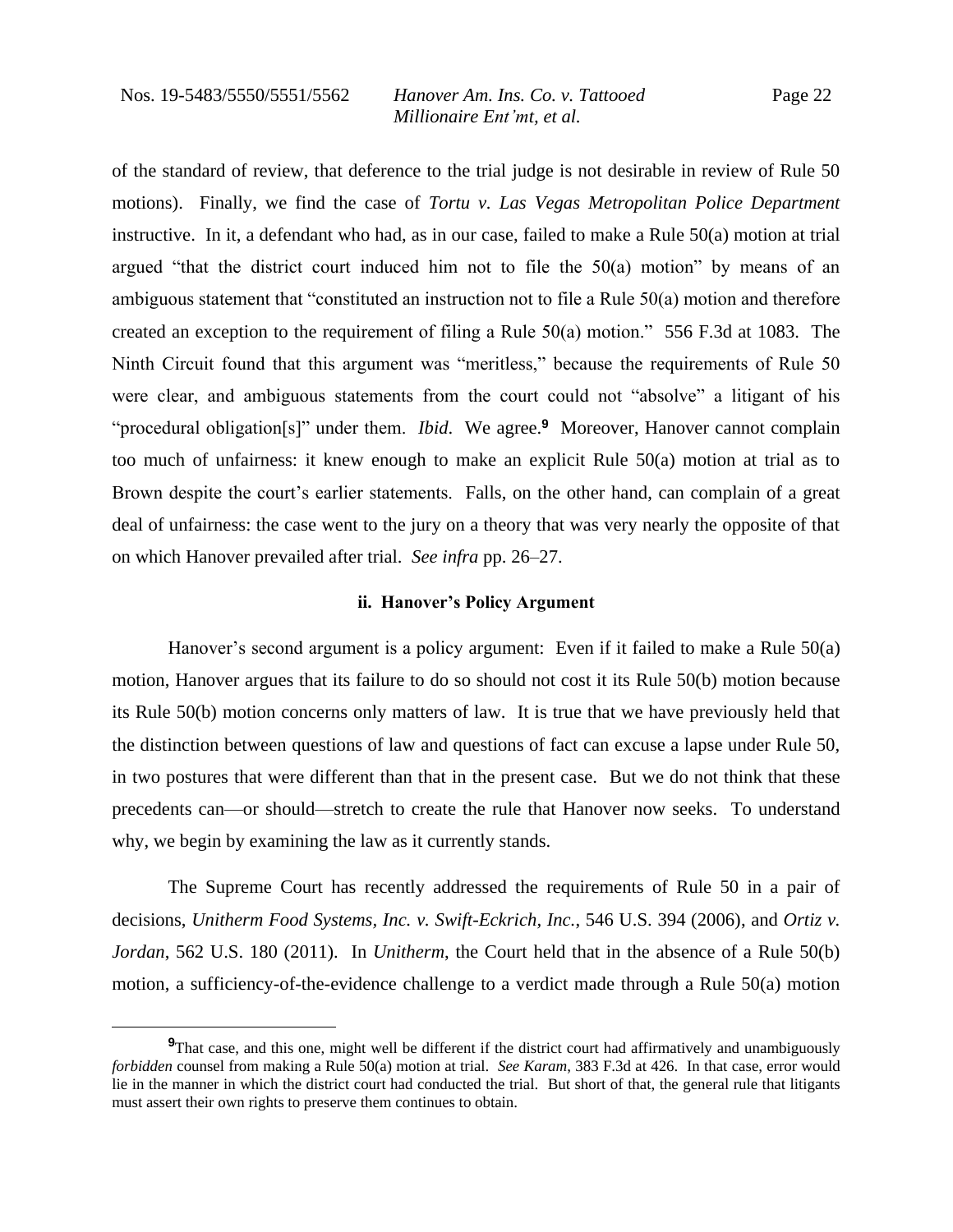cannot be reviewed on appeal. 546 U.S. at. 400–01, 405–06. In *Ortiz*, the Court reaffirmed this holding, 562 U.S. at 190–91, and further held that following a trial on the merits, a court of appeals generally cannot review the denial of a motion for summary judgment. Several courts, including our own, have, however, held that *Unitherm*'s requirement of a Rule 50(b) motion to preserve an argument made in a Rule 50(a) motion for appeal does not apply to questions of pure law. *See Doherty v. City of Maryville*, 431 F. App'x 381, 385 (6th Cir. 2011); *Fuesting v. Zimmer, Inc.*, 448 F.3d 936, 393–41 (7th Cir. 2006). And *Ortiz* explicitly declined to decide whether its rule forbidding the post-trial appeals of motions for summary judgment extended to a "purely legal issues capable of resolution with reference only to undisputed facts." 562 U.S. at 190 (internal quotation marks omitted). Our circuit has accordingly held that we can review a district court's summary-judgment decision on a "pure question of law" even after a jury verdict on the merits and in the absence of a properly made Rule 50 motion. *In re AmTrust Fin. Corp.*, 694 F.3d 741, 751 (6th Cir. 2012) (distinguishing a contrary conclusion in *Doherty*, 431 F. App'x at 384, as dicta).**<sup>10</sup>** Thus, while we have never before addressed the precise question that

**<sup>10</sup>**There is currently a significant circuit split on that question. In addition to our circuit, the Second, Third, Seventh, Tenth, and D.C. Circuits have all held or reaffirmed after *Ortiz* that summary-judgment decisions may be appealed following a jury verdict on the merits if the question on appeal is one of pure law. *See Vill. of Freeport v. Barrella*, 814 F.3d 594, 601 n.10 (2d Cir. 2016); *Frank C. Pollara Grp., LLC v. Ocean View Inv. Holding, LLC*, 784 F.3d 177, 185 (3d Cir. 2015); *Lawson v. Sun Microsystems, Inc.*, 791 F.3d 754, 761 & n.2 (7th Cir. 2015) (noting continued vitality of *Chemetall GMBH v. ZR Energy, Inc.*, 320 F.3d 714 (7th Cir. 2003), after *Ortiz*, and circuit split); *Chiddix Excavating, Inc. v. Colo. Springs Utils.*, 737 F. App'x 856, 859–60 (10th Cir. 2018); *Feld v. Feld*, 688 F.3d 779, 781–82 (D.C. Cir. 2012); *see also Williams v. Gaye*, 895 F.3d 1106, 1122 (9th Cir. 2018) (noting that *Ortiz* "calls into question the continuing viability" of the Ninth Circuit's rule on this point). The First, Fourth, Fifth, and Eighth Circuits have taken the opposite position, forbidding review of any motion for summary judgment after a full trial on the merits, unless the issue has been preserved through properly made Rule 50 motions. *See Jones ex rel. United States v. Mass. Gen. Hosp.*, 780 F.3d 479, 488–90 & 488 n.3 (1st Cir. 2015) (noting continued vitality of *Ji v. Bose Corp.*, 626 F.3d 116, 128 (1st Cir. 2010)); *Ihnken v. Jenkins*, 677 F. App'x 840, 843 (4th Cir. 2017) (citing *Chesapeake Paper Prods. Co. v. Stone & Webster Eng'g Corp.*, 51 F.3d 1229, 1235 (4th Cir.1995)); *Feld Motor Sports, Inc. v. Traxxas, L.P.*, 861 F.3d 591, 596 (5th Cir. 2017); *N.Y. Marine & Gen. Ins. Co. v. Cont'l Cement Co., LLC*, 761 F.3d 830, 838 (8th Cir. 2014).

Whichever way those circuits decided, each case is different from the case before us. In these cases, the argument was first squarely presented in a motion for summary judgment and then the motion-loser asked the appeals court to review whether that summary-judgment motion should have been granted. Indeed, this can be seen clearly in that some of these cases concern situations in which Rule 50(a) motions were made but not Rule 50(b) motions; others in which a Rule 50(a) motion was made but not on point; while in yet others no Rule 50 motions were made at all. They are not, in short, truly cases about Rule 50 at all.

In the case before us, by contrast, no Rule 50(a) motion was made; instead, we have been asked to review a Rule 50(b) motion that was made (and granted). Hanover, as the motion-loser at the summary-judgment stage, has not asked us to review the denial of its motion for summary judgment, nor did Hanover argue in its summaryjudgment motion that TME's status as an additional insured means that Brown or TME's fraud voided Falls's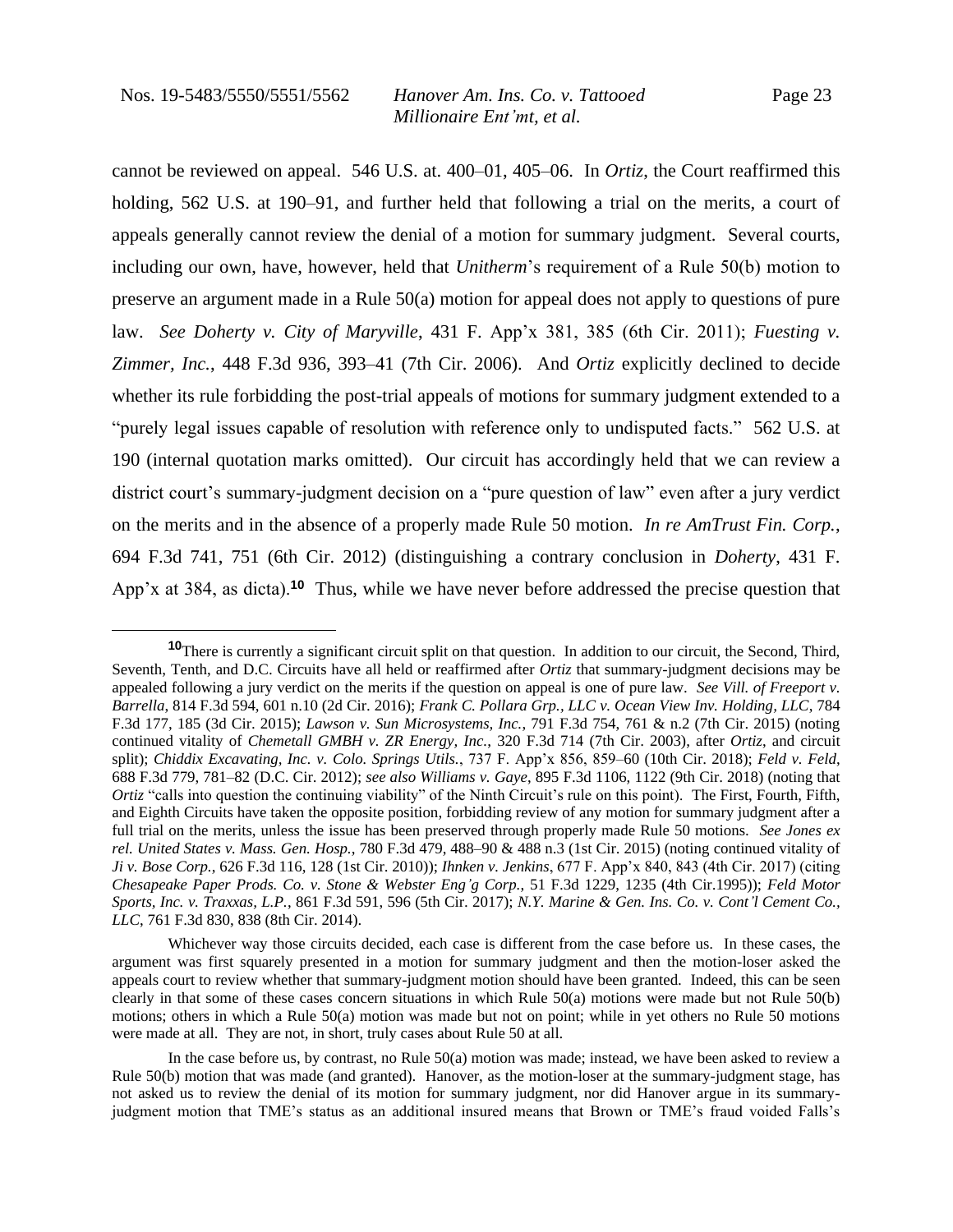Hanover now raises—whether a Rule 50(b) motion that was made (and granted) in the complete absence of a Rule 50(a) motion can be upheld, provided it is on a pure question of law—we are not writing on a completely blank slate.

Hanover argues that this case is similar to *Doherty*. In that case, we confronted a situation in which the defendant had made a Rule 50(a) motion at trial, but "failed to renew its motion for judgment as a matter of law" (i.e., failed to make a Rule 50(b) motion) after trial. 431 F. App'x at 384. We held that the failure to renew a motion for judgment as a matter of law would not prevent appellate review of Rule 50(a) ruling concerning "purely legal" questions. *Id.*  at 385–86. In doing so, we distinguished *Unitherm*, in which the Supreme Court held that a plaintiff must have made a renewed (50(b)) motion after the trial in order to preserve factual challenges for appellate review. *See* 546 U.S. at 401 ("[D]etermining whether a new trial should be granted or a judgment entered under Rule 50(b) calls for the judgment in the first instance of the judge who saw and heard the witnesses and has the feel of the case which no appellate printed transcript can impart."); *Doherty*, 431 F. App'x at 385 (quoting same).

*Doherty* rests on the reasoning that the trial court need not to have taken a *second* look at the legal questions in order for the appellate court to be able to pass on them, since the law is the specialty of the appeals court, while, as the Supreme Court observed in *Unitherm*, the facts are the province of the trial court. *See Doherty*, 431 F. App'x at 385 (discussing *Unitherm*, 546 U.S. at 401). But though that is sufficient reason to excuse the requirement to present the argument to the trial judge a *second* time before appeal, after the verdict has been given, it does not stretch far

property coverage; rather, Falls is asking us to review the district court's grant of Hanover's Rule 50(b) motion, made without a predicate Rule 50(a) motion.

Though these cases are distinguishable, they have added to our analysis of this case. *See infra* pp. 28–29. Therefore, it is worth noting that while some courts have seen the critical distinction as that between sufficiency-ofthe-evidence challenges and all others, our court in *Kay* saw it as between "purely legal issues" (or "pure question[s] of law") on the one hand and all other issues on the other. 562 F. App'x at 384–85 (quoting *Ortiz*, 562 U.S. at 190, and *In re AmTrust*, 694 F.3d at 751). We termed this residual category (of all issues that are not "pure questions of law") as "factbound." *Kay*, 562 F. App'x at 385. This different terminology reflects an important conceptual distinction. "Purely legal questions," in the sense meant by *Ortiz*, involve "disputes about the substance and clarity of pre-existing law." *Ortiz*, 562 U.S. at 190. These "are abstract legal questions, which can be asked and answered without reference to the facts of the case." *Kay*, 562 F. App'x at 385. After a trial, it is appropriate, under *Ortiz*, to *at most* revisit only this "abstract" type of question. Anything else, even many legal arguments, can become liable to be mixed up in the facts developed at trial, and so become "factbound."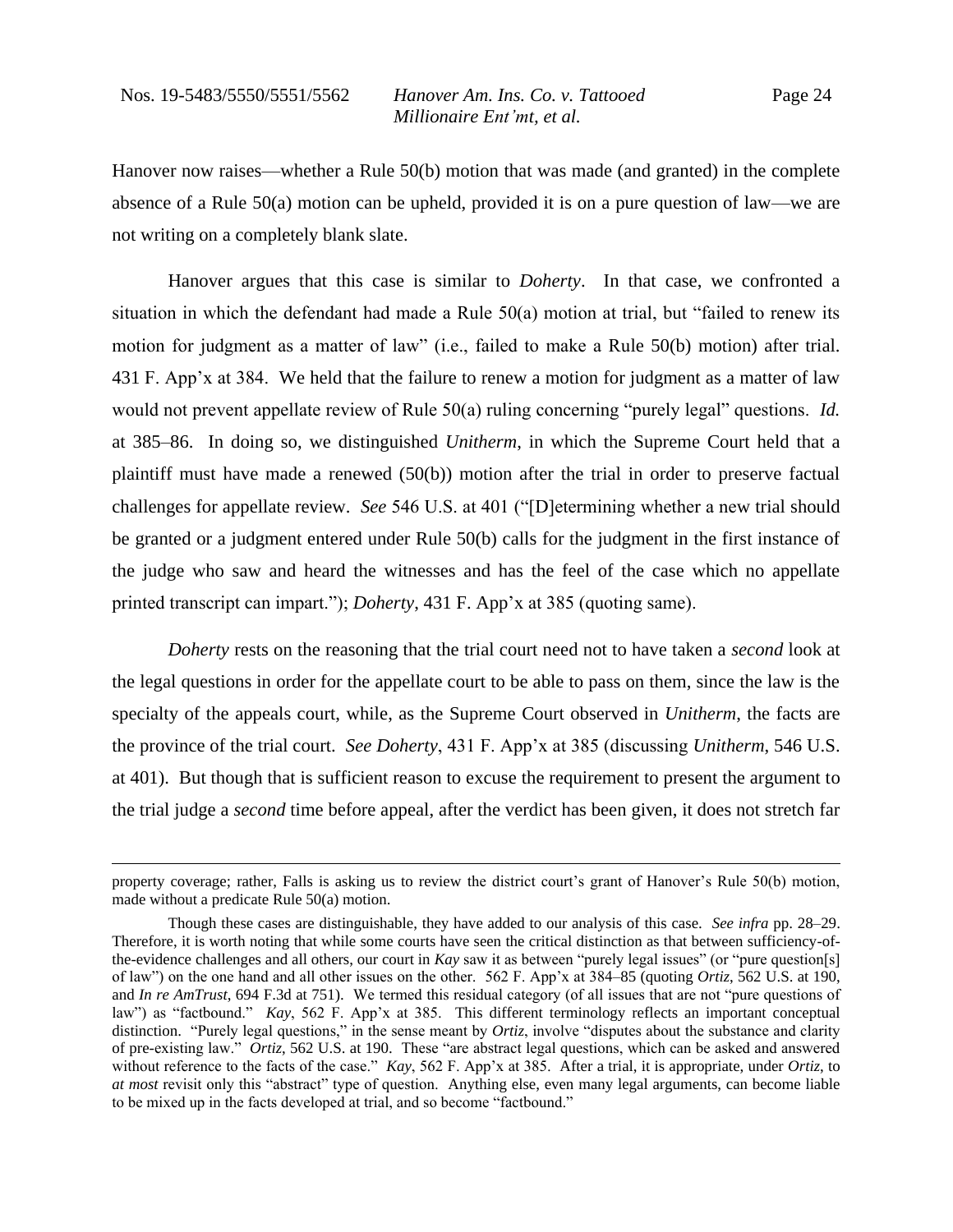enough to excuse a failure to present it a *first* time, before the case has gone to the jury. The point of presenting it the first time is not only to present the argument underlying the Rule 50(a) motion to the judge, but also to opposing counsel, and so give them time to remedy any defects in their case before it goes to the jury.**<sup>11</sup>** As one of our sister circuits has noted, the importance of this notice goes beyond simply providing an opportunity to remedy evidentiary gaps:

By requiring a litigant to raise all arguments in its initial Rule 50(a) motion, the trial court is able to re-examine the question of evidentiary insufficiency as a matter of law if the jury returns a verdict contrary to the movant, and opposing counsel is alerted to any insufficiency before the case is submitted to the jury, giving the opposing party a chance to *cure any defects in its legal theories* or proof should the motion have merit.

*Puga v. RCX Sols., Inc.*, 922 F.3d 285, 291 (5th Cir. 2019) (cleaned up) (emphasis added); *cf.* Fed. R. Civ. P. 50(a) ("The motion must specify the judgment sought and the law and facts that entitle the movant to the judgment.").

In Hanover's view, none of this is a problem. In an adaptation of *Doherty*'s trial courtappellate court distinction, it argues that as its Rule 50(b) motion went to a question of law, and the jury's province is the facts, the argument can be presented to the judge after the verdict instead of before. But there are several problems with this.

First and foremost, it goes against the plain meaning of the Rule, and the explicit instructions in the Notes to the Rule. *See supra* pp. 15–17. It would replace a bright-line rule with a new, unclear, and uncertain standard. Second, there is a constitutional issue. The Rule 50 procedure has been held to be consistent with the Seventh Amendment's guarantee of a jury trial in civil suits because the first motion, under Rule 50(a), "requir[es] that parties raise important issues *before* the case is submitted to the jury.'" *Kay*, 709 F. App'x at 328 (quoting *Ford*, 535 F.3d at 492 (quoting *Am. & Foreign Ins. Co.*, 106 F.3d at 160)). Rule 50(b) therefore allows a reservation of a ruling on such a motion, which was made *before* the case went to verdict, until after the verdict. *See* 9B CHARLES ALAN WRIGHT & ARTHUR MILLER, FEDERAL PRACTICE

**<sup>11</sup>**Similarly, whatever one thinks of our exception allowing review, after a jury verdict, of the denial of summary judgment on questions of pure law, which is embraced by some of our sister circuits, in those cases the motion for summary judgment did present the issue squarely.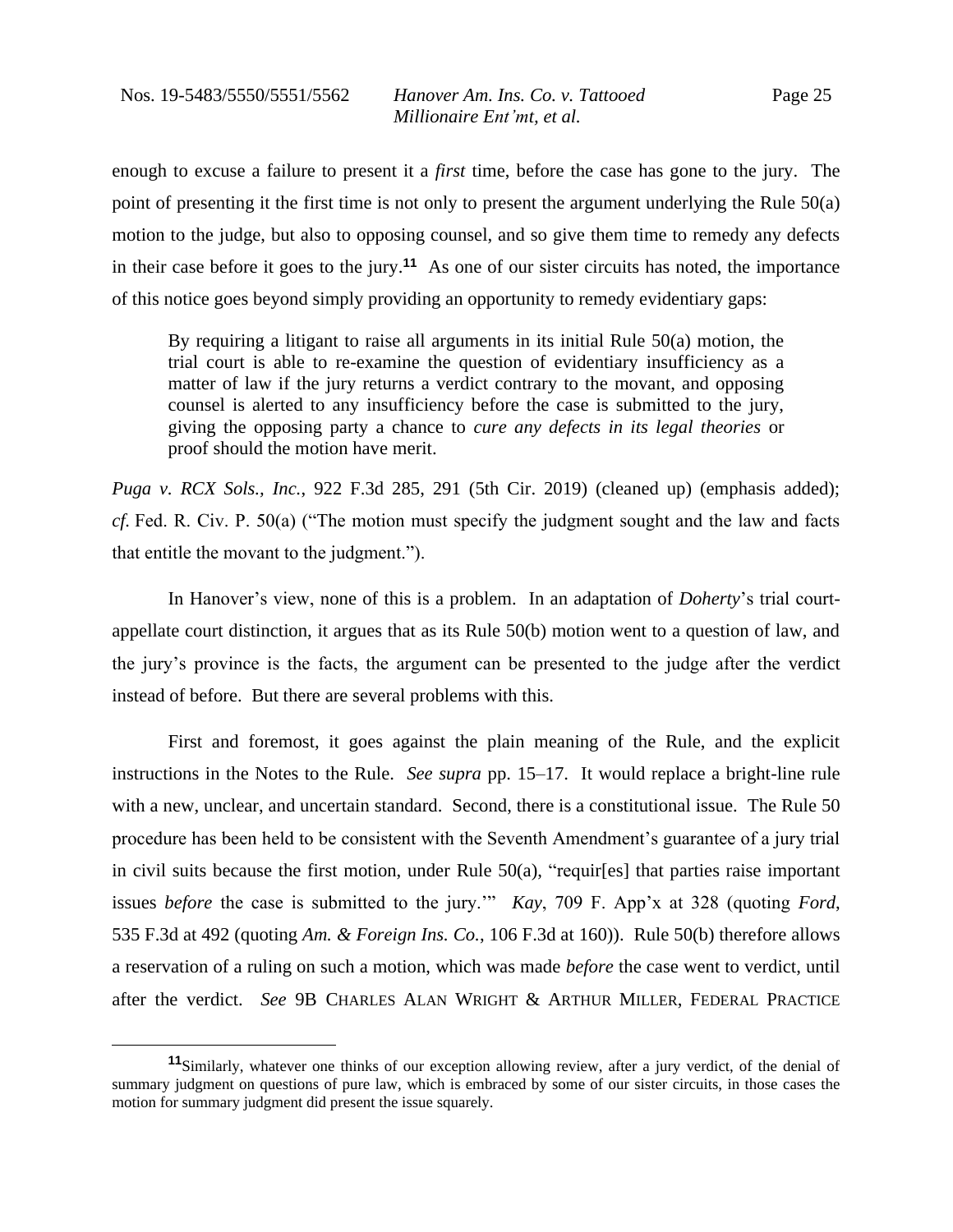& PROCEDURE § 2522 (3d ed.). That distinction, while fine, has been held to be critical. The upshot is that "the right to trial by jury might be implicated if no Rule 50(a) motion had been made." *Unitherm*, 546 U.S. at 408 (Stevens, J., dissenting).

Third, Hanover's proposed rule would create perverse incentives. Right now, anyone who wants to be able to make a motion for judgment as a matter of law in the future must make one before the jury. That provides strong incentives to lay one's cards on the table and enables the other side to counter them. Under Hanover's proposed rule, by contrast, there is an incentive to hold back a legal argument in reserve. Jury trials are already expensive and time-consuming: they ought to be a show-down moment when at all possible.

The danger that Hanover's proposed rule would create can be clearly seen with reference to the facts of this case. In particular, when conferring over the proposed jury instructions, the trial judge made it clear—and Hanover did not object—that the jury instructions and verdict form would be structured so as to address *separately* whether *each* defendant had made a material misrepresentation leading to a payment from Hanover:

THE COURT: You must determine whether reliance upon the representation substantially influenced Hanover's actions, even though other -- well, and the question for Mr. Futhey [Falls's counsel] and for Mr. Morris [Mott's counsel] - and for Mr. Morris was do we need to be more clear about the misrepresent – it's the misrepresentation of the defendant that you're considering. I don't want it to be unclear in that regard. They may believe that Mr. Falls did not misrepresent. They may feel very differently about Mr. Falls -- I don't want to pick on you, Mr. Brown – than you. They may. They may feel very differently about that and the same thing with Mr. Mott.

So, maybe we need to say something about that. In other words, Hanover would not have issued the insurance policy you are considering but for the -- or made payments to the defendant you're considering without -- and then the question: Is that defendant's misrepresentation or misrepresentations?

Hanover could have objected and requested a jury instruction as to whether Brown's misbehavior could void Falls's policy. It could have requested that the verdict form be structured so as to tie the issues together. It did neither. Thus, all parties sent the case to the jury with each party's *own* misrepresentations isolated from the others and tied to its own individual liability. The jury instructions explained that "Hanover claims that *each* Defendant/Counter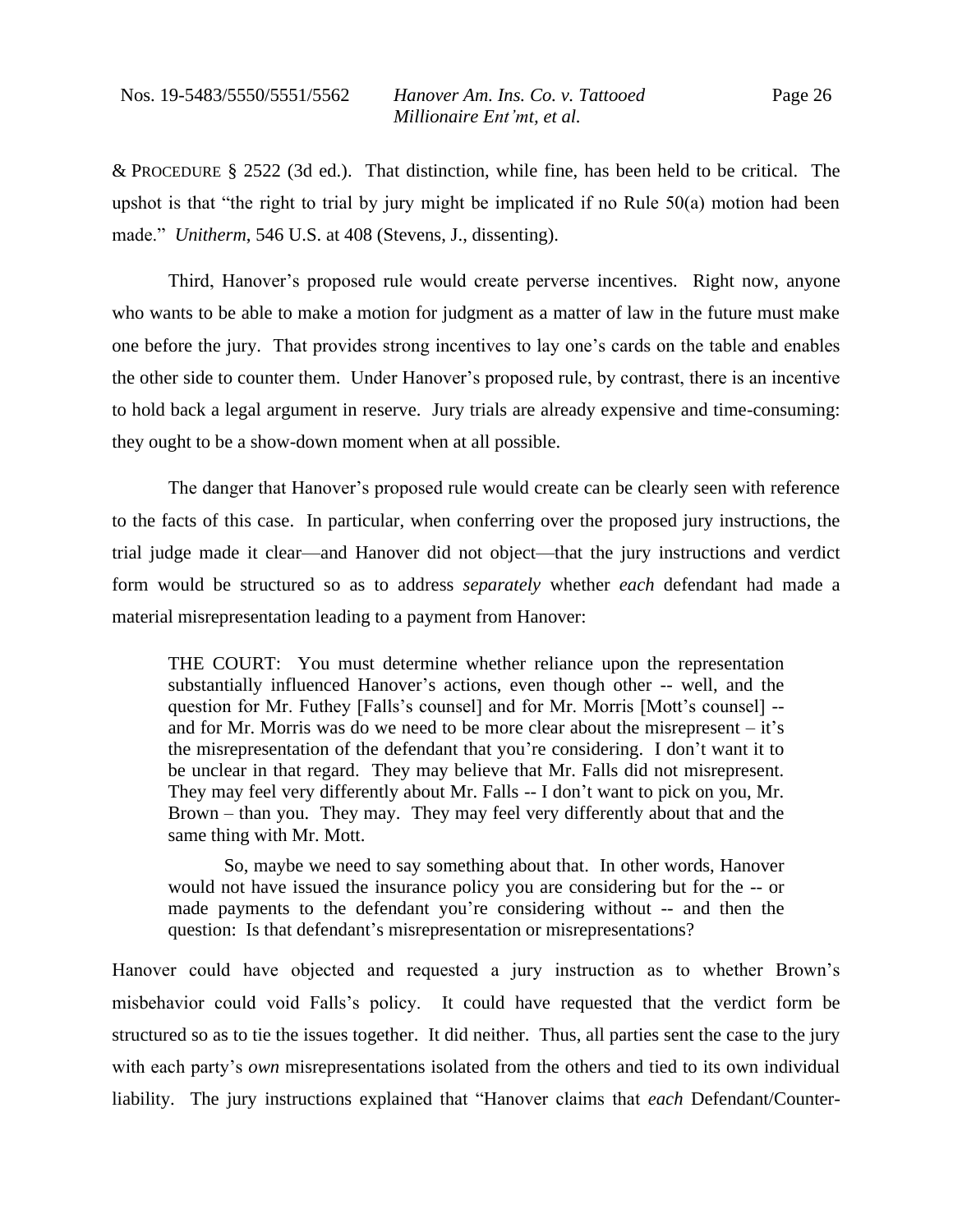Plaintiff breached and voided *his* insurance policy by making material misrepresentations in . . . the claim of loss." The instructions also explained that Hanover had "refused to pay under the policy because it claims that *the policyholder* breached and voided the policy by making material misrepresentations in the claim for loss." And the jury verdict form separated clearly the actions and liabilities of all three defendants—mapping the principle of separability the judge had laid out in conference and in his instructions.

Just as the judge had speculated that it might, the jury *did* "believe that Mr. Falls did not misrepresent" but "feel very differently about . . . Mr. Brown." Then, having allowed the case to go to the jury on this basis, without the notice that a Rule 50(a) motion would serve, Hanover turned around and argued the opposite post-trial. (And the district court seemingly reversed course.) Behavior of this sort, sometimes called "lying in the weeds" or "sandbagging," should be strongly discouraged. Even if it was inadvertent in this case, it might not be in future cases, were we to adopt Hanover's proposed rule.

Fourth, Hanover's policy argument has a problem because it is unclear that the argument truly is, as claimed, purely legal. Hanover's brief is replete with arguments that seem quite factual. To take one example, in the midst of arguing that Falls knew that the basis for its Rule 50(b) motion was a contested area of law, Hanover writes that "it is important to note that the claims under the three policies at issue *are not factually separable*." If its legal theory turns on that point, then it is not a legal theory at all—it is a factual one. Likewise, Hanover writes that "Falls does not identify a single piece of evidence or testimony that the jury could have relied on to conclude that Brown's fraud was artificially limited to Brown/TME's and Mott's insurance claims." If the court, in assessing Falls's claims, is supposed to be looking for "evidence or testimony"—whether or not it can find any—then it is assessing a factual, not a legal, claim.

Similarly, an important part of Falls's merits argument (presented to us, though we need not decide it) concerns a question of materiality: Falls argues that the jury may have felt that Brown's misrepresentations, even if they could in principle void Falls's coverage, were not material to it. Materiality appears to be a mixed question of fact and law in Tennessee. In *Wassom v. State Farm Mut. Auto Ins. Co.*, which also concerned a post-loss misrepresentation,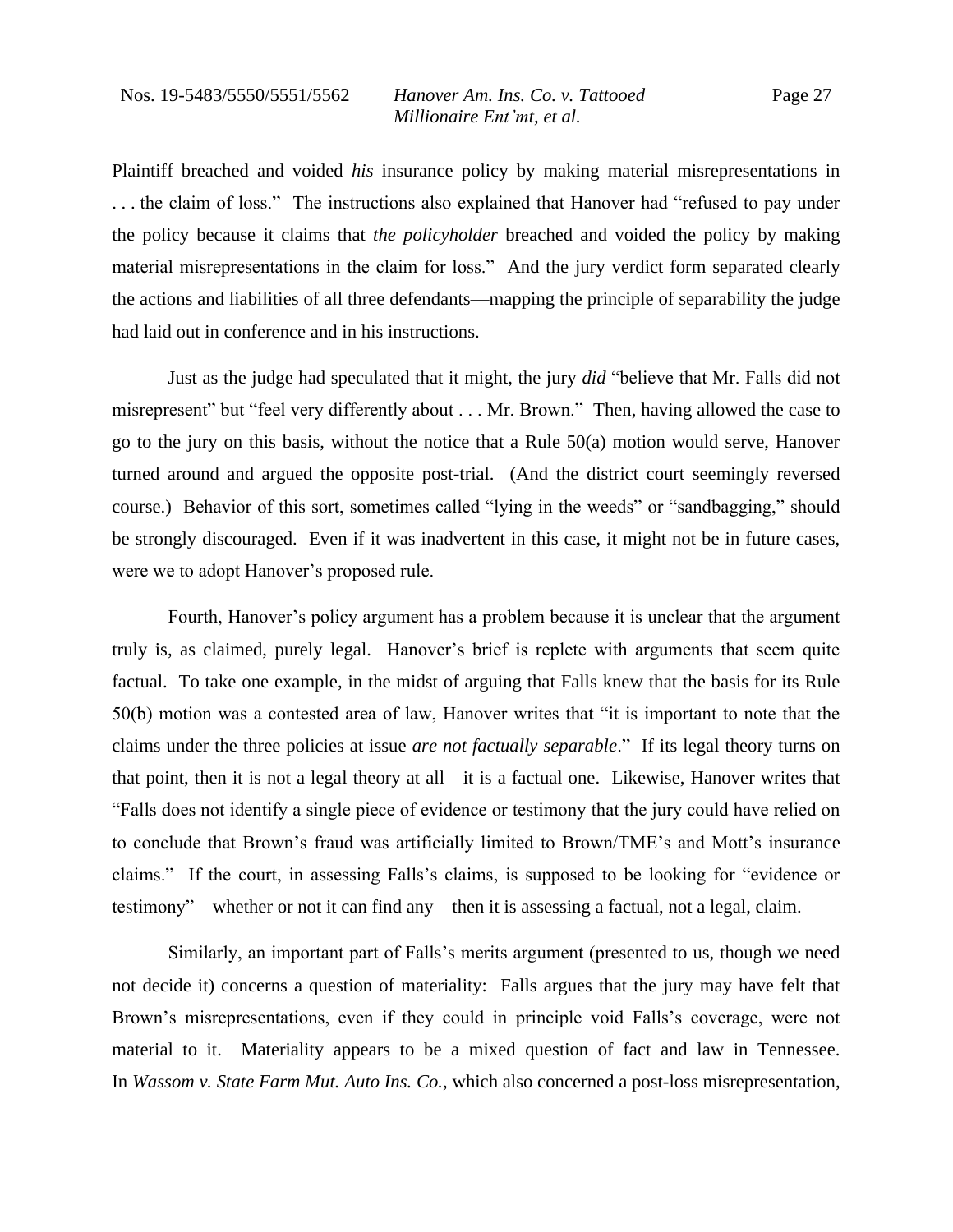the court quoted with approval 46A C.J.S. Insurance § 1249: "The materiality of false representations to an insurance company for recovery on a claim is a mixed question of law and fact which can be decided as a matter of law if reasonable minds could not differ." 173 S.W.3d 775, 781 (Tenn. Ct. App. 2005). The question of materiality in this case is one on which reasonable minds could disagree. Therefore, Hanover's theory would be for the jury—i.e., it is not purely legal—for this reason also.

This should not, perhaps, be surprising. We have previously noted that our exception to Rule 50's requirements, which would allow for review of summary-judgment motions on "pure questions of law" after a jury verdict, was exceptionally narrow, covering only truly abstract questions that "can be asked and answered *without reference to the facts of the case*." *Kay*, 562 F. App'x at 385 (emphasis added). Just because a question is a "legal question" in the general sense does not mean that it will fit into such a narrow bound. *See ibid*. Many legal questions, rather, will look quite different after developments at trial. (Looking at the record of the trial before us, for instance, we see that Hanover's party representative testified directly to the contractual construction issue at question.) Therefore, once there has been a trial, this suggests that we ought to require the Rule 50(a) motion to have been made, so that the judge and litigants had the opportunity to tease out the interaction between law and proof on any issue that still remains live after the summary-judgment stage. Meanwhile, the existence already of our exception to Rule 50 for review of summary-judgment rulings on pure legal questions means that there is a safety valve for arguments that truly do go to "pure questions of law."**<sup>12</sup>**

**<sup>12</sup>**Of course, today's ruling does not put all legal arguments out of reach except through the means of a Rule 50 motion. To the contrary, "[i]f there have been errors at the trial, duly objected to, dealing with matters other than the sufficiency of evidence, they may be raised on appeal from the judgment even though there has not been either a renewed motion for judgment as a matter of law or a motion for a new trial." *Bullard v. Alcan Aluminum Corp.*, 113 F. App'x 684, 688 (6th Cir. 2004) (quoting 9A CHARLES ALAN WRIGHT & ARTHUR R. MILLER, FEDERAL PRACTICE AND PROCEDURE § 2540, p. 366 (2d ed. 1995)). This means, in effect, that normal appeals from, e.g., evidentiary rulings remain intact.

But here we are dealing with the very issue to which a Rule 50 motion is supposed to apply: the argument that, under the undisputed facts, as a result of the operation of law only one jury verdict is rational or possible. *Cf. Unitherm*, 546 U.S. at 404 ("[T]he precise subject matter of a party's Rule 50(a) motion—namely, its entitlement to judgment as a matter of law—cannot be appealed unless that motion is renewed pursuant to Rule 50(b)."). For that argument, just as with a sufficiency-of-the-evidence challenge, a Rule 50 motion is the correct vehicle. Consequently, a failure to use it properly—Rule 50(a) motion first before jury deliberations, then Rule 50(b) motion after the verdict—will prevent a litigant from succeeding.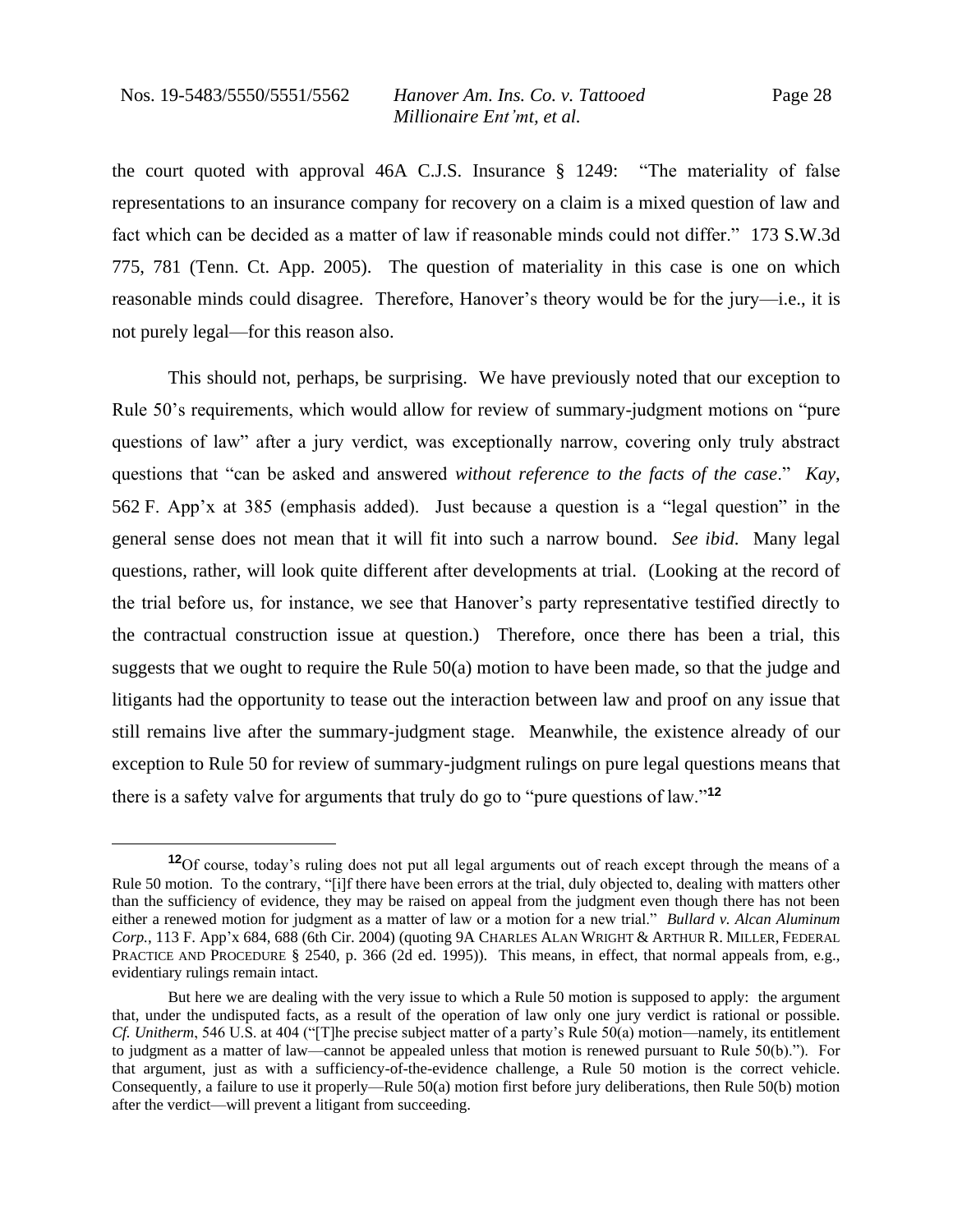Finally, common sense suggests that, in light of our extensive case law regulating how similar a Rule 50(a) motion and the subsequent Rule 50(b) motion must be for the latter to be permissible, it would be bizarre to allow litigants to proceed who made no Rule 50(a) motion at all. In *Ford*, in holding that a 50(b) motion was too dissimilar from the litigant's 50(a) motion to be allowed to go forward, we wrote that "[w]ere we to conclude that the [litigant's] preverdict motion in this case constitutes the requisite 'specific grounds' for the issue raised in its postverdict motion, that requirement would as a practical matter cease to provide any limitation at all." 535 F.3d at 493. We could hardly then say: But if the litigant had made no Rule 50(a) motion at all, we would be happy to hear the Rule 50(b) motion.

We therefore see no reason to create an exception for questions of law to Rule 50's requirement that a Rule 50(a) motion must precede a Rule 50(b) motion. We hold that Hanover forfeited its Rule 50(b) motion by not making a Rule 50(a) motion, which is not allowed based on a plain reading of the rules, due to constitutional concerns, due to our case law, and for policy reasons. Because we do not ordinarily examine claims that have been forfeited, we do not proceed to the merits underlying the Rule 50(b) motion. *See Ford*, 535 F.3d at 493–94.**<sup>13</sup>** Rather, we turn briefly to alternative grounds that Hanover raises for affirming the court below.

#### **B. Sufficiency-of-the-Evidence Challenge**

Hanover makes a last-ditch argument that we should affirm the entry of judgment against Falls on the alternative grounds that "there is absolutely no evidence" to support the jury verdict in his favor. But this is nothing more than a factual argument as to the sufficiency of the evidence—the one thing that even Hanover concedes requires a Rule 50(a) motion to be made at trial, followed by a Rule 50(b) motion afterward, in order to be preserved for appeal.

**<sup>13</sup>**We note, however, that we have serious doubts about the district court's conclusion that Brown's fraud unambiguously voided Falls's BPP coverage based on TME's status as an additional insured under an endorsement in a separate part of the policy given (1) the structure of the policy and language of the relevant provisions, and (2) Hanover adjuster Gary Barkman's testimony specifically contradicting the district court's interpretation of the policy.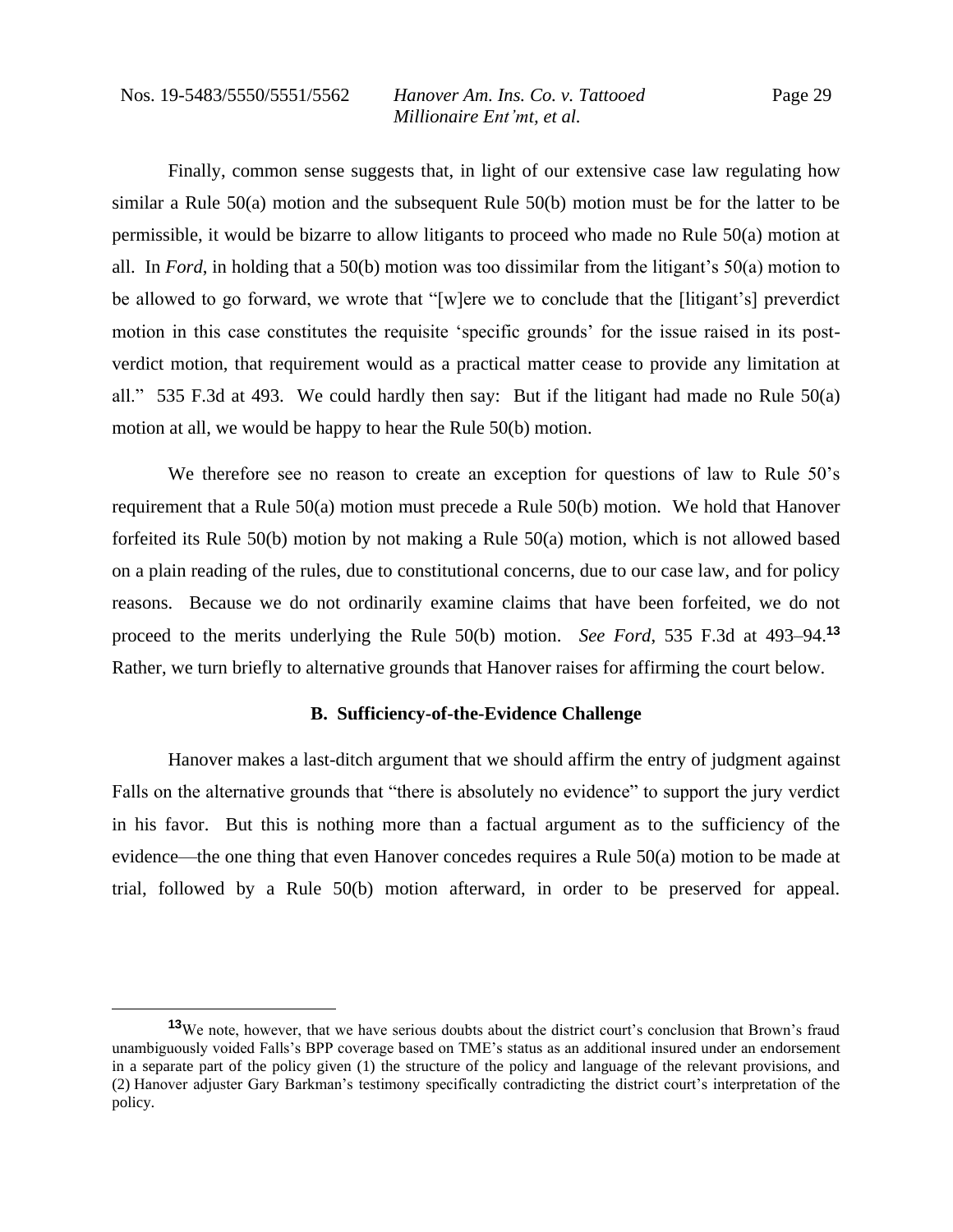*See Unitherm*, 546 U.S. at 400–01; *Doherty*, 431 F. App'x at 384–86.**<sup>14</sup>** This argument is therefore also forfeited.

#### **C. Tennessee Public Policy**

The jury awarded Falls \$2,500,000 as the amount of insurance he was owed, up to his policy limit, for Business Personal Property coverage and \$250,000 as the balance of the Business Income insurance he was owed. (Along with the \$250,000 he was already advanced and under the verdict would not have to pay back, this amount brought the BI payout up to his policy maximum of \$500,000.) The BPP payment covers the loss of the gear in Falls's studio. However, Brown is the ultimate owner of the lost gear, on which Falls had a perpetually renewable leasehold.

Therefore, Hanover argues, payment of the \$2,500,000 would violate public policy, because Brown would ultimately benefit from his own wrongdoing. It is an "ancient equity maxim that no one should benefit from his own wrongdoing." *K & T*, 97 F.3d at 178. The Supreme Court of Tennessee recognized the application of this principle in insurance cases in *Box v. Lanier*, 79 S.W. 1042, 1045 (Tenn. 1904)."No one shall be permitted to profit by his own fraud, or to take advantage of his own wrong, or to found any claim upon his own iniquity, or to acquire property by his own crime." *Ibid*.

The public-policy argument, however, even if accepted, does not mean that Falls takes nothing of the \$2,500,000 BPP award. Falls had a property interest in the "gear," in the form of his leasehold with unlimited renewal options.**<sup>15</sup>** Leaseholds have been held to be insurable

**<sup>14</sup>***See also Eveland v. Star Bank, N.A.*, 188 F.3d 507, 1999 WL 644346, at \*2 (6th Cir. 1999) (table) (Plaintiff failed to make "a motion for a directed verdict at the end of evidence. By failing to make this motion, plaintiff did not preserve her right to challenge the sufficiency of the evidence supporting the jury verdict."); *Morganroth & Morganroth v. DeLorean*, 123 F.3d 374, 383 (6th Cir. 1997) (holding that defendant had waived his sufficiency-of-the-evidence arguments "by failing to raise them below in a timely motion for judgment as a matter of law pursuant to Rule 50 of the Federal Rules of Civil Procedure." (citing 9A WRIGHT & MILLER, FEDERAL PRACTICE AND PROCEDURE § 2536 (2d ed. 1995))). These cases predated *Unitherm* and the 2006 Amendment to Fed. R. Civ. P. 50, but neither authority changes the logic of these rulings; indeed, the subsequent developments are consonant with our precedents.

**<sup>15</sup>**As Falls stated at trial: "[T]here's the unresolved matter of the fact that I had a lease for equipment and a space. That equipment had monetary value to me that I have been out now for three years." *Cf. State of Tenn. ex*